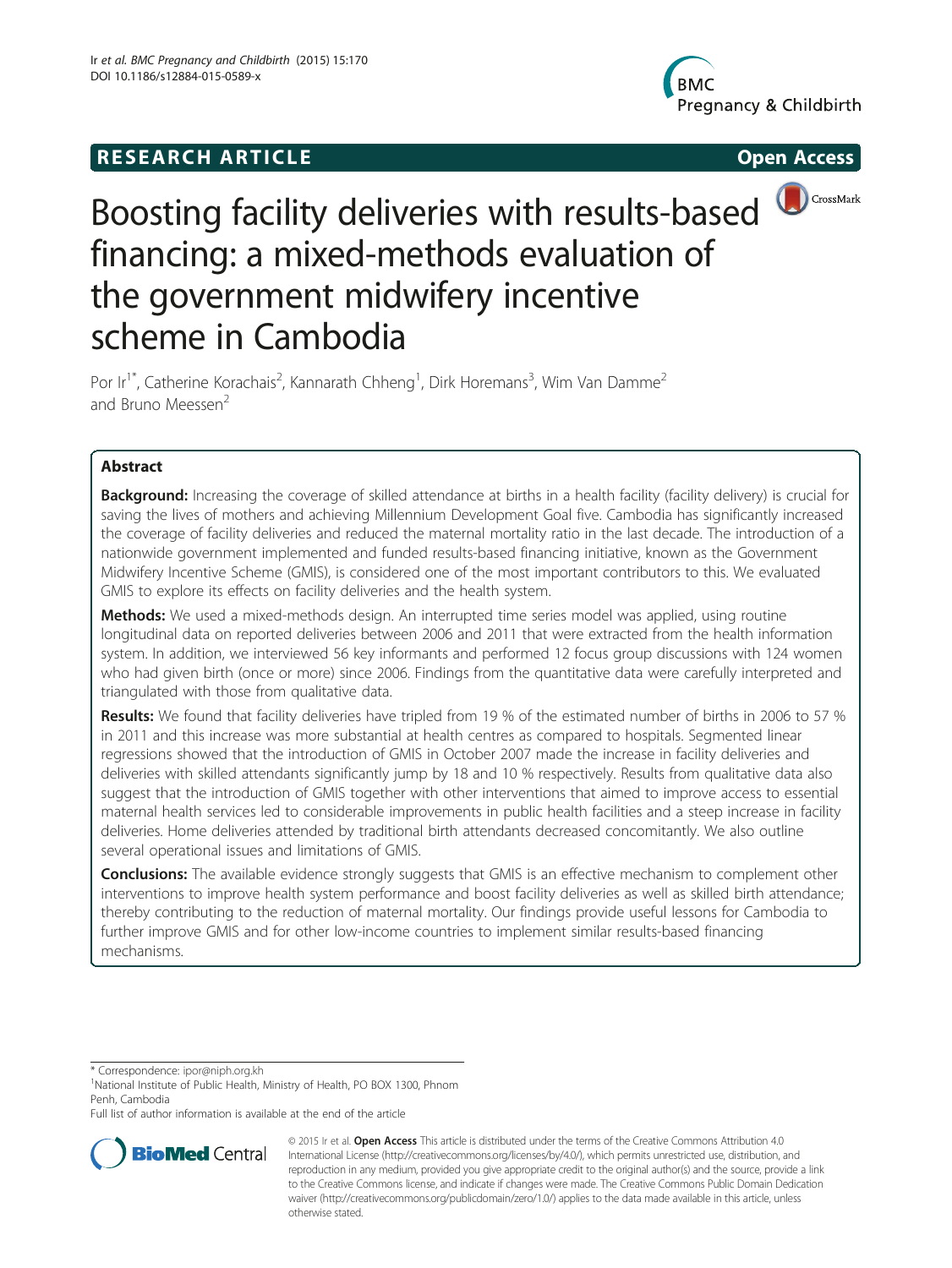#### Background

Skilled attendance at birth is considered one of the most critical interventions for ensuring safe motherhood [[1\]](#page-13-0). In addition to skilled attendance, it is important that mothers give birth in an appropriate setting, e.g. a health facility, where hygienic conditions, supplies and equipment can help reduce risk of complications. Adequate transport and effective communication systems for timely referral for emergency obstetric care when complications arise is also extremely important [[2, 3](#page-13-0)]. However, in many low-income countries, despite considerable national and global efforts to improve safe motherhood services, the coverage of facility deliveries remains low and the rates of decline in maternal mortality ratio, if any, are insufficient to achieve Millennium Development Goal five (MDG 5) [[4](#page-13-0)].

Cambodia has significantly increased the coverage of facility deliveries and reduced the maternal mortality ratio in a relatively short-time span. The Cambodia Demographic and Health Surveys (CDHS) [\[5](#page-13-0), [6\]](#page-13-0) showed that the coverage of facility deliveries rose from 22 % in 2005 to 54 % in 2010, whereas the maternal mortality ratio significantly decreased from 473 (95 % CI: 338–605) to 206 (95 % CI: 124–288) maternal deaths per 100,000 live births in the same period. This achievement resulted from concerted efforts in strengthening the public health system to supply essential reproductive and maternal health services and to remove barriers to accessing these services for pregnant women. The introduction of the Government Midwifery Incentive Scheme (GMIS) was one of these efforts [\[7](#page-13-0), [8](#page-13-0)]. Implemented nationwide and funded by the government, GMIS aimed to boost facility deliveries by paying midwives and other trained health personnel with cash incentives based on the number of live births they attended in public health facilities—USD15 for a live birth in a health centre and USD10 for a live birth in a referral hospital. The reason for the higher payment in a health centre compared to a hospital was to provide a stronger incentive for deliveries at health centres—the largest primary health care network and the recommended place for normal deliveries.

It is generally believed that linking payments with results or performance targets, commonly known as results-based financing (RBF), can stimulate health providers and users to achieve the results or targets. This in turn contributes to improving health system performance and health outcomes. RBF is defined as "*a cash* payment or non-monetary transfer made to a national or sub-national government, manager, provider, payer or consumer of services after predefined results have been attained and verified". RBF includes a wide range of approaches or groups of interventions that vary greatly according to the objectives, the targeted behaviours (or indicators), the entity receiving the reward and the type and magnitude of the financial reward [[9\]](#page-13-0). Some RBF

approaches in health focus on improving the provision of health services (supply-side RBF) or on increasing the uptake of health services (demand-side RBF), whereas others address both supply and demand barriers (a supply-side and demand-side mixed RBF). GMIS is a form of supply-side RBF through which the government links its budget funds to desired outputs, rather than just financing inputs, which is commonly known as resultsbased budgeting [[10, 11](#page-13-0)]. Such supply-side RBF is often implemented in combination with demand-side RBF, such as conditional cash transfers [[12](#page-13-0)–[14](#page-13-0)].

Despite increasing evidence showing the positive effects of RBF on health services utilization or coverage, whether such strategy really helps improve health system performance and health outcomes, especially maternal and child health, is still a greatly debated subject [\[10, 15](#page-13-0)–[17\]](#page-13-0). A part from its apparent positive effects, anecdotal evidence shows that there are also limitations and pitfalls related to the implementation of such schemes.

With a mixed-methods design, we conducted the first evaluation of GMIS, with the aim of exploring the effects of this scheme on deliveries attended by trained health professionals in public health facilities (facility deliveries) and possible spill-over effects on the whole health system, mainly at the district level, and vice versa. It has been argued that such system effects are important attributes of RBF [[16](#page-13-0)]. We also identified the limitations of GMIS and possible challenges ahead. This assessment help to fill the evidence gap and generate lessons for Cambodia and other low-income countries contemplating to implementation of similar RBF mechanisms to achieve MDG5.

## Methods

#### Study setting

Cambodia is a low-income country in the South-East Asian region with a population of 14.3 million inhabitants, of which 80 % live in rural areas, largely relying on agriculture. According to the 2007 Cambodia Socio-Economic Survey, 30 % of the population live below the national poverty line of USD0.59 per day [[18](#page-13-0)]. Over the past decade, the country has made substantial progress in improving the health of the population, as evidenced by the changes in key health indicators, especially reproductive, maternal and child health indicators, reported in the Cambodian Demographic and Health Surveys (CDHS) 2000, 2005, and 2010 (Table [1](#page-2-0)). However, Cambodia's health indicators remain relatively low if compared with other countries in the region and are inequitably distributed among different socio-economic groups.

The Cambodian public health care system is composed of operational health districts. Each health district has a number of health centres and a referral hospital, respectively providing first and second line health services to a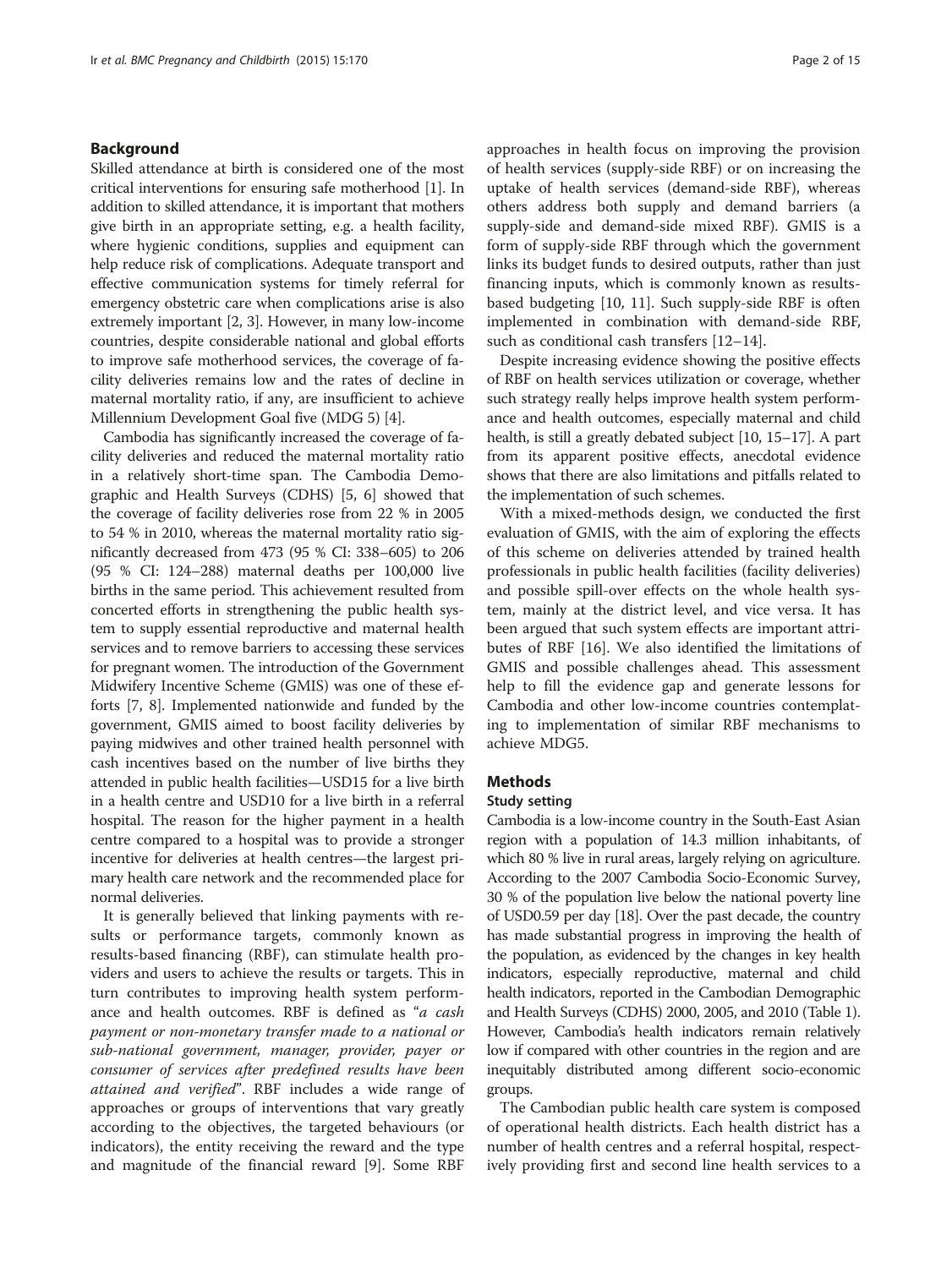<span id="page-2-0"></span>Table 1 Maternal and child health related indicators

| Indicators                                               | <b>CDHS 2000</b> | CDHS 2005 | CDHS 2010 |
|----------------------------------------------------------|------------------|-----------|-----------|
| Children 12-23 months fully<br>vaccinated (%)            | 40               | 67        | 79        |
| Use of modern contraceptive<br>method (%)                | 19               | 27        | 35        |
| Antenatal care at least once<br>by trained personnel (%) | 38               | 69        | 89        |
| Deliveries in health facilities (%)                      | 10               | 22        | 54        |
| Deliveries assisted by trained<br>personnel (%)          | 32               | 44        | 71        |
| Exclusive breastfeeding (%)                              | 11               | 60        | 74        |
| Total fertility rate                                     | 4.0              | 3.4       | 3.0       |
| Infant mortality per 1,000 live<br>births                | 95               | 66        | 45        |
| Under 5 mortality per 1,000<br>live births               | 124              | 83        | 54        |
| Maternal mortality ratio per<br>100,000 live births      | 437              | 472       | 206       |

Source: CDHS Reports 2000, 2005 and 2010

CDHS means Cambodia Demographic and Health Survey

population of 100,000-200,000. By 2011, there were 1,024 health centres providing primary health care and 79 referral hospitals in 77 health districts, providing a reasonable physical coverage throughout the country [[19\]](#page-13-0). Next to this public sector, there is a thriving private sector which firmly occupies the most lucrative segments of the health care market [\[20\]](#page-13-0).

Since 1996, several reform initiatives have been undertaken to improve access for the population to priority public health services, especially maternal services. In addition to human resource development and reforms, Cambodia has been particularly creative in introducing innovative health financing schemes. The major ones include 'contracting' and other performance-based financing schemes [\[21](#page-13-0)–[23\]](#page-13-0), health equity funds [[24](#page-13-0)–[30](#page-13-0)], vouchers [[8, 31](#page-13-0)], community-based health insurance, and the Government Midwifery Incentive Scheme (GMIS). Available evidence shows that these major health financing schemes, in particular vouchers [[31](#page-13-0)] have also contributed to the increase in facility deliveries.

# Study intervention—the Government Midwifery Incentive Scheme

The Government Midwifery Incentive Scheme (GMIS) is the most recent health financing scheme which specifically addresses maternal health service challenges. It is a supply-side results-based health financing mechanism aimed at motivating skilled birth attendants to promote deliveries in public health facilities (facility deliveries), thereby contributing to the reduction of maternal mortality. The most remarkable feature of GMIS lies in the 'G': the scheme is fully implemented by the Royal Government of Cambodia with its own funds, straight nationwide. Low remuneration of midwives which was increasingly recognised as the main cause of low facility deliveries in Cambodia triggered discussions among policy makers to look for solution. The discussions resulted in an agreement to upgrade the government salary scale for midwives and provide them with cash incentives. This was publicly announced by the Prime Minister in early 2007. Subsequently, the Ministry of Economy and Finance and the Ministry of Health jointly issued a Prakas (directive) on 02 April 2007 to allocate government budget to provide incentives for midwives at an amount of USD15 for each live birth attended in health centres and USD10 in hospitals [[32](#page-14-0)]. On 28 June 2007 the Ministry of Health issued a circular providing guidance on the implementation and monitoring of GMIS [\[33\]](#page-14-0). The circular stipulated that besides midwives, physicians and other trained health personnel can also receive these incentives when attending deliveries in public health facilities. Up to 30 % of the incentives have to be shared with other health personnel in the facility and eventually with other people such as traditional birth attendants who refer women to the facility for delivery. The number of deliveries is reported monthly by health facilities through the routine health information system. The report must be signed by the director of the health facility and, for health centres, also by the commune chief. Based on the number of reported deliveries, incentives are disbursed quarterly to the facilities through public financial disbursement channels. GMIS became operational nationwide in October 2007, when midwives and other health personnel began to receive the incentives.

#### Study design

This is a retrospective impact evaluation that was conducted in early 2012, more than four years after the start of GMIS. In this study, we investigated: (i) whether and to what extent GMIS contributes to increased facility deliveries and/or deliveries attended by trained health personnel; (ii) whether GMIS contributed to improving the district health system in terms of infrastructure, availability and commitment of midwives and other personnel, health service organisation at the facilities, referrals between villages, health centres and referral hospitals, and health centre supervisions by the health district; (iii) in which district health system context (e.g. districts with and without other major health financing interventions) GMIS was most effective; and (iv) the limitations and pitfalls of GMIS, including its unintended effects on the district health system.

These questions are different in nature and answers to such questions thus require varied approaches to data collection and analysis. Therefore, we used a mixedmethods design, which allows collecting, analysing, and interpreting quantitative and qualitative data in a single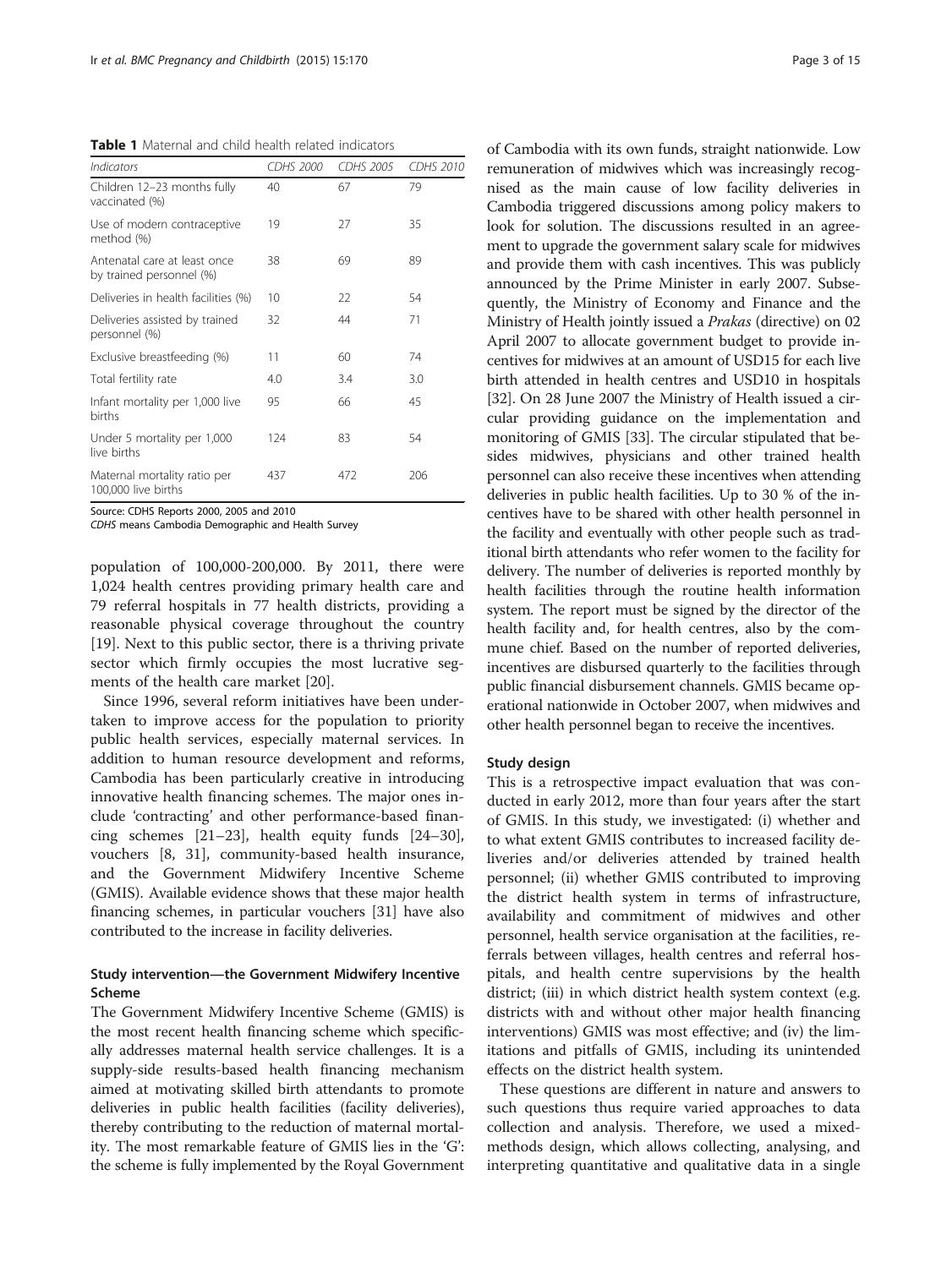study or in a series of studies that investigate the same underlying phenomenon [\[34, 35](#page-14-0)]. Such approach is increasingly used for impact evaluations [\[36\]](#page-14-0). In the absence of control data, we adopted an interrupted time series design, one of the most robust quantitative methods for impact evaluation [[37](#page-14-0)], to analyse routine longitudinal data extracted from the national health information system with the aim of assessing the impact of GMIS on facility deliveries and associated outcome variables. In addition, we collected qualitative data to facilitate the interpretation of the findings from this quantitative data analysis and to identify strengths and limitations in design and implementation of GMIS.

#### Data collection

Quantitative data were extracted from the national health information system on the monthly number of deliveries attended by trained health personnel or skilled attendants (in health centres, referral hospitals and at home) and the monthly number of home deliveries attended by traditional birth attendants, nationally and by health district, between January 2006 and December 2011. These data are routinely collected by individual health facilities and collated at the district level in a specific software package on a monthly basis. These reports are then sent to the provincial health office, which in turn forwards them to the central Ministry of Health. The expected number of births is estimated based on the population figure counted by the national census in 2008 with an annual growth rate of 1.54 % and a crude birth rate of 2.56 %.

In addition to the routine quantitative data, we also collected qualitative data in six selected health districts. These districts were selected based on the availability of major health financing schemes such as contracting, health equity funds and vouchers with the aim of covering all aspects or groups of districts (with none, one or several of these schemes). In each selected district, we interviewed the district supervisor for maternal and child health services and the chief of the technical bureau. These individuals are considered to be the most informed about GMIS and maternal health-related matters in the district. With help from the supervisor, we selected two health centres—one with relatively good delivery performance and another one with relatively poor performance. In each selected health centre, we interviewed midwives, the health centre chief and one of the community representatives. In addition, we conducted one focus group discussion with randomly selected women who had given birth (once or more) between 2006 and 2010 in each health centre catchment area. Based on the health centre's coverage map, we first selected three villages according to geographical distribution: one closest to the health centre, one furthest away from the health centre and one in between. According to the village's population size, in

each village 9–12 eligible women (who had given birth between 2006 and 2010) were randomly selected and invited to participate in a focus group discussion. Moreover, in order to gain insights on GMIS policy, its potential effects and issues related to its design, implementation and monitoring, we conducted indepth interviews with policy makers and managers from the Ministry of Health, development partners and non-governmental organisations in the capital city of Phnom Penh. They were purposively selected based on authors' prior knowledge and through a snowball technique. We did not fix the number of key informants in Phnom Penh, but continued the interviews until we got an impression of saturation of messages.

Table [2](#page-4-0) summarizes the sampling and number of respondents by location, type and method for qualitative data collection. In total, we conducted 12 focus group discussions with 124 women and interviewed 56 key informants, including 11 in Phnom Penh. The interviews with key informants in Phnom Penh were carried out by the first author (PI) and third author (KC) of this paper in both English and local languages, whereas the focus group discussions and interviews at the district level were conducted by two trained surveyors under close supervision by PI. We had guiding questions for key informant interviews and guidelines for focus group discussions.

#### Data analysis

We first assessed the trends and changes in the proportion of deliveries attended by trained health personnel by location: in health centres, in referral hospitals and at home. Then we conducted an econometric analysis in order to assess the impact of GMIS. The absence of a baseline and the one-time nationwide launching of GMIS constrained us in terms of research design for the measurement of the effectiveness of the GMIS. Therefore, we used segmented linear regressions, as recommended, for example, by Lagarde [[38\]](#page-14-0) to assess the impact of GMIS. Authors of a recent Cochrane Review on performance-based financing argue that this method, although less robust, is still an acceptable method to assess the impact of a policy change with routine longitudinal data [[15\]](#page-13-0). Our monthly data allowed us to assess the effect of the GMIS introduction on the following outcomes: monthly number of deliveries in public health facilities (facility deliveries) in all health districts and by group of districts with and without major health financing schemes; monthly volume of deliveries attended by trained health personnel (including home deliveries). The specification of the linear regression to be analysed was: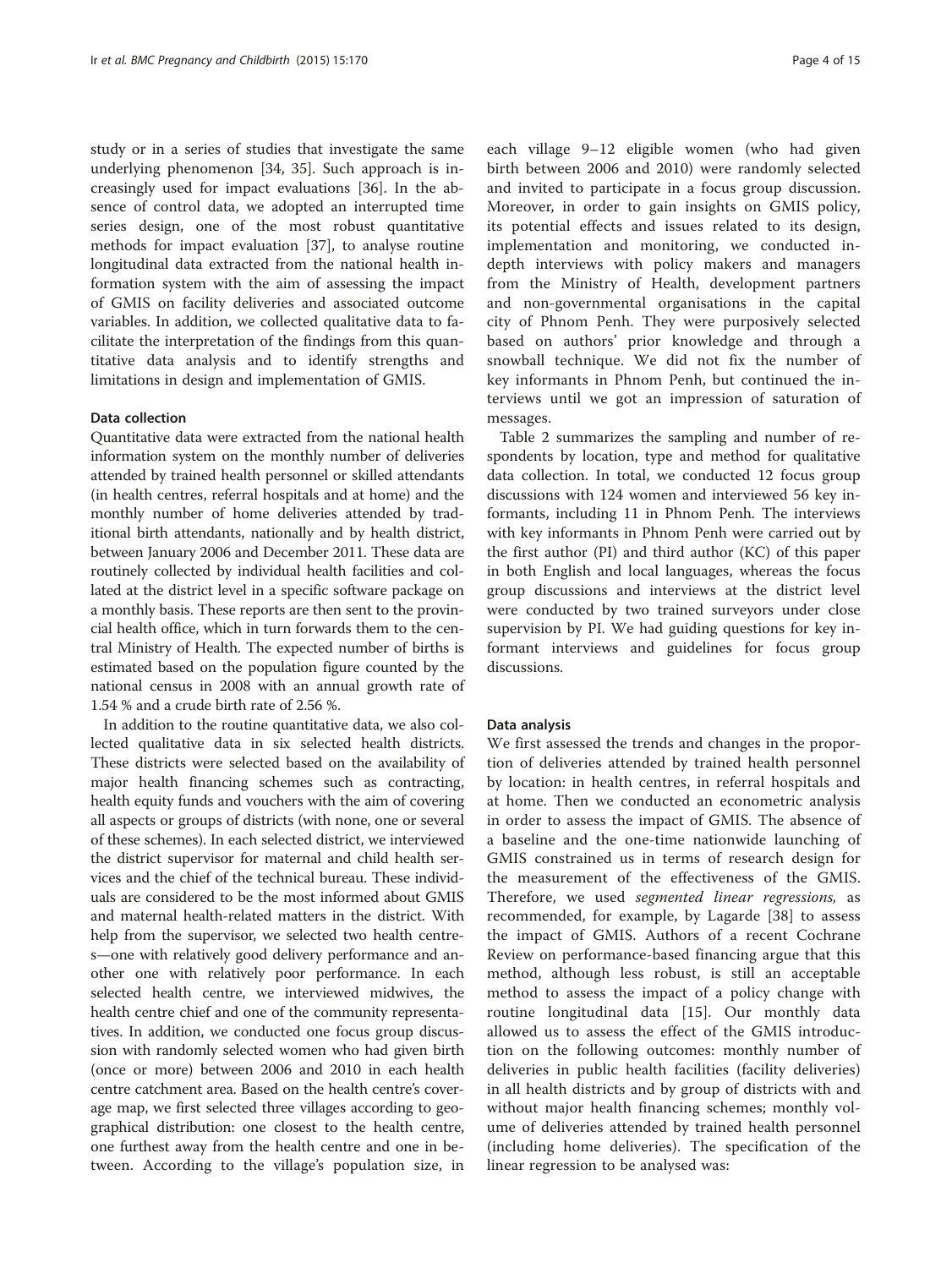| Location        | Health financing interventions                   | Number of respondents by type and method                                                                    |                                              |  |  |
|-----------------|--------------------------------------------------|-------------------------------------------------------------------------------------------------------------|----------------------------------------------|--|--|
|                 |                                                  | In-depth interviews                                                                                         | Focus group discussions                      |  |  |
| OD <sub>1</sub> | Contracting; health equity fund;                 | 1 OD MCH supervisor                                                                                         | 2 focus group discussions                    |  |  |
|                 | vouchers and community-based<br>health insurance | 1 OD chief of the technical bureau                                                                          | with 24 women                                |  |  |
|                 |                                                  | 2 health centre chiefs                                                                                      |                                              |  |  |
|                 |                                                  | 2 health centre midwives                                                                                    |                                              |  |  |
|                 |                                                  | 2 community representatives                                                                                 |                                              |  |  |
| OD <sub>2</sub> | Contracting; health equity fund;                 | 1 OD MCH supervisor                                                                                         | 2 focus group discussions                    |  |  |
|                 | vouchers                                         | 1 OD chief of the technical bureau                                                                          | with 19 women                                |  |  |
|                 |                                                  | 2 health centre chiefs                                                                                      |                                              |  |  |
|                 |                                                  | 2 health centre midwives                                                                                    |                                              |  |  |
|                 |                                                  | 2 community representatives                                                                                 |                                              |  |  |
| OD3             | Contracting; health equity fund                  | 1 OD MCH supervisor                                                                                         | 2 focus group discussions                    |  |  |
|                 |                                                  | 2 health centre chiefs                                                                                      | with 18 women                                |  |  |
|                 |                                                  | 2 health centre midwives                                                                                    |                                              |  |  |
|                 |                                                  | 2 community representatives                                                                                 |                                              |  |  |
| OD <sub>4</sub> | Health equity fund                               | 1 OD MCH supervisor                                                                                         | 2 focus group discussions                    |  |  |
|                 |                                                  | 2 health centre chiefs                                                                                      | with 24 women                                |  |  |
|                 |                                                  | 2 health centre midwives                                                                                    |                                              |  |  |
|                 |                                                  | 2 community representatives                                                                                 |                                              |  |  |
| OD <sub>5</sub> | Community-based health                           | 1 OD MCH supervisor                                                                                         | 2 focus group discussions                    |  |  |
|                 | insurance                                        | 1 OD chief of the technical bureau                                                                          | with 18 women                                |  |  |
|                 |                                                  | 2 health centre chiefs                                                                                      |                                              |  |  |
|                 |                                                  | 2 health centre midwives                                                                                    |                                              |  |  |
|                 |                                                  | 2 community representatives                                                                                 |                                              |  |  |
| OD <sub>6</sub> | None                                             | 1 MCH supervisor                                                                                            | 2 focus group discussions                    |  |  |
|                 |                                                  | 2 health centre chiefs                                                                                      | with 21 women                                |  |  |
|                 |                                                  | 2 health centre midwives                                                                                    |                                              |  |  |
|                 |                                                  | 2 community representatives                                                                                 |                                              |  |  |
| Phnom Penh      | Not applicable                                   | 11 policy makers and managers: 6 from<br>the Ministry of Health and 5 from<br>development partners and NGOs |                                              |  |  |
| <b>TOTAL</b>    |                                                  | 56 key informants                                                                                           | 12 focus group discussions<br>with 124 women |  |  |

<span id="page-4-0"></span>Table 2 Sampling and number of respondents by location, type and method for qualitative data collection

MCH means maternal and child health, OD means operational district

$$
Y_t = \beta_0 + \beta_1 \cdot t + \beta_2 \cdot \text{intervation}_t + \beta_3 \cdot \text{postslope}_t + \varepsilon_t
$$
\n
$$
(1)
$$

 $Y_t$  is the outcome variable at time t. Time is a continuous variable indicating time from the start of the study up to the end of the period of observation; intervention is coded 0 for pre-intervention time points and 1 for post-intervention time points (after October 2007); and postslope is coded 0 up to the last point before the intervention phase and coded sequentially from 1 thereafter. In this model,  $\beta_0$  captures the baseline level of the outcome at time 0 (beginning of the period);  $\beta_1$  estimates

the structural trend or growth rate in utilisation, independently from the intervention;  $\beta_2$  estimates the immediate impact of the intervention on the outcome of interest (or the change in the level in the outcome of interest after the intervention); and  $\beta_3$  reflects the change in trend, or growth rate in outcome, after the intervention. We controlled for auto-correlation in the data series, by first performing a Durbin–Watson (DW) test to test the presence of first-order auto-correlation. The presence of first auto-correlation violates the ordinary least squares (OLS) assumption that the error terms are uncorrelated, meaning that the standard-errors and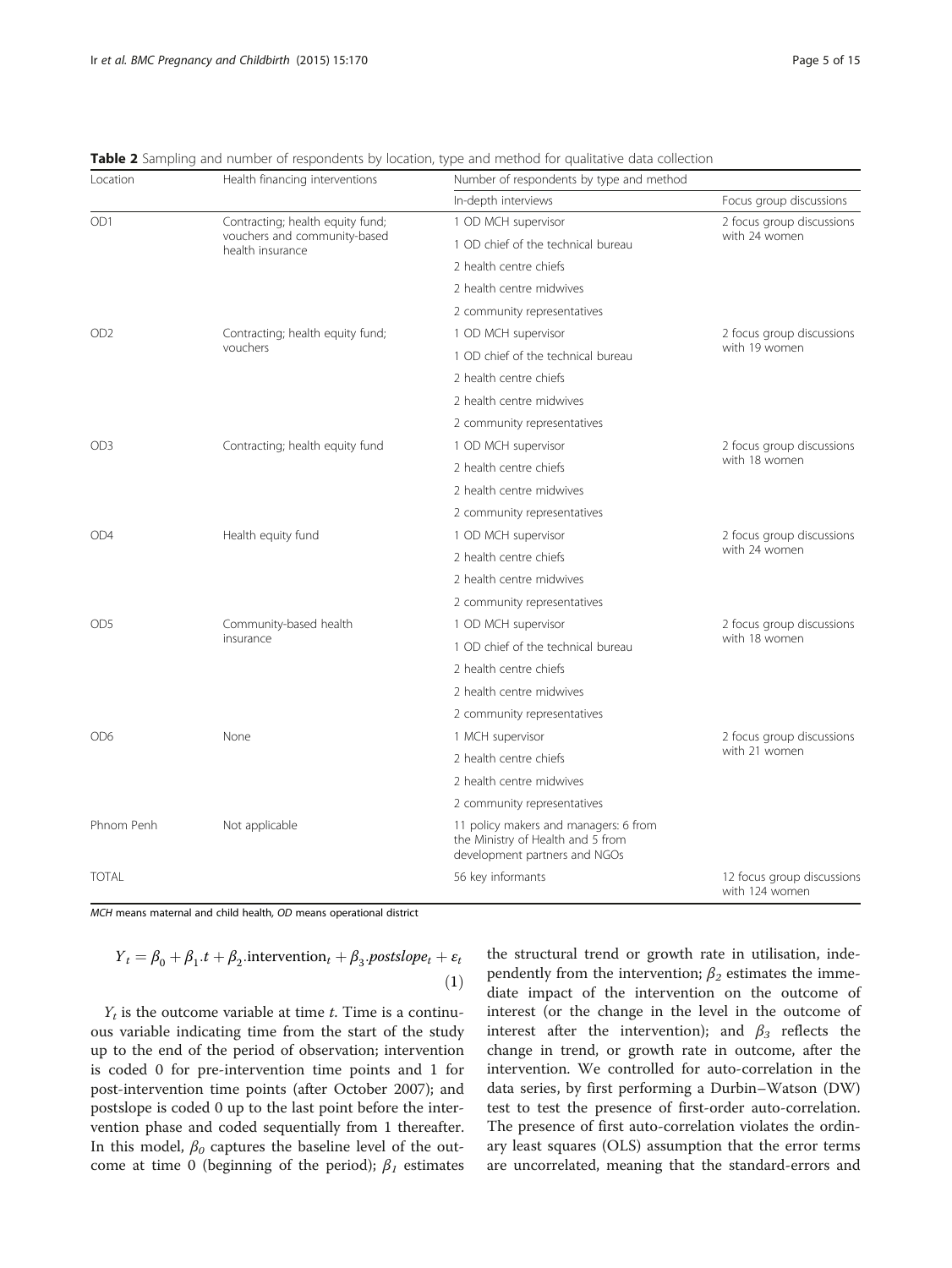<span id="page-5-0"></span>p-values are biased with the OLS estimator. The DW test statistic is as follows:

$$
DW = \frac{\sum_{t=2}^{T} (\varepsilon_t - \varepsilon_{t-1})^2}{\sum_{t=1}^{T} \varepsilon_t^2}
$$
 (2)

where T is the number of observations. The value of  $DW$  always lies between 0 and 4;  $DW = 2$  indicates no autocorrelation. Small values of DW indicate that successive error terms are, on average, close in value to one another, or positively correlated.

Since auto-correlation was detected for all our four outcomes  $(DW < 1)$ , the Prais–Winsten generalized least squares estimator [[39\]](#page-14-0) was used to estimate the regression. STATA 12 was used to perform all the estimates.

The qualitative data were manually coded and key messages were grouped by theme and by research question and analysed by group of districts. Findings from the analysis of qualitative data were carefully interpreted and triangulated with quantitative data analysis.

#### Ethical considerations

This study received ethical approval from the National Ethics Committee for Health Research in Cambodia on 02 April 2012 with reference number 040 NECHR. The interviews were carried out by trained and professional surveyors. Prior to the interview, verbal consent was obtained from the interviewee. All the personal information of the interviewees has been kept confidential and no name has been used for the report or published papers.

## Results

#### Results from descriptive analysis

Table 3 provides an overview of the proportion of annually reported deliveries by type of attendants (trained health personnel and traditional birth attendants) and by location (in health centres, in hospitals and at home) between 2006 and 2011. It shows that deliveries in public health facilities (facility deliveries) increased sharply from 18.9 % of the estimated number of birth in 2006 to 56.7 % in 2011. The increase in the proportion of deliveries in health centres (from 11.3 to 42.4 %) was much more substantial than in hospitals (from 7.6 to 14.3 %), while attended deliveries at home decreased from 21.1 to 14.8 % within the same period. This amounted to an overall increase in the proportion of facility deliveries by 200.1 % (275.4 % in health centres and 88.4 % in hospitals) and a decline in proportion of attended home deliveries by 30.1 % over this six-year period. Consequently, the proportion of deliveries attended by trained health personnel in all locations also increased by 78.6 % in the same period (from 40 % in 2006 to 71.5 % in 2011). The proportion of deliveries attended by traditional birth attendants declined dramatically from 29.3 % in 2006 to 5.4 % in 2011, resulting in a total decrease of 81.5 % between 2006 and 2011.

The magnitude of annual change in proportion of facility deliveries jumped from 29.6 % between 2006 and 2007 to 42.5 % between 2007 and 2008, and then gradually slowed until 4.1 % between 2010 and 2011. In health centres, we found a similar pattern  $-a$  jump from 44 to 59.2 % and then a gradual decline until 1.5 %. Unlike in health centres, the magnitude of annual change in hospital deliveries progressively increased from 6.9 % between 2006 and 2007 to 20.9 % between 2009 and

Table 3 Proportion of deliveries by type of attendants and location between 2006 and 2011

|                                          |           | By trained health personnel |              |                      |         | By                |                                 |
|------------------------------------------|-----------|-----------------------------|--------------|----------------------|---------|-------------------|---------------------------------|
|                                          | Year      | In health centres           | In hospitals | In public facilities | At home | All               | traditional<br>birth attendants |
|                                          |           | (1)                         | (2)          | $(1) + (2)$          | (3)     | $(1) + (2) + (3)$ | at home                         |
| Deliveries as % of expected<br>births in | 2006      | 11.3                        | 7.6          | 18.9                 | 21.1    | 40.0              | 29.3                            |
|                                          | 2007      | 16.4                        | 8.1          | 24.5                 | 21.6    | 46.1              | 26.7                            |
|                                          | 2008      | 26.4                        | 8.9          | 35.3                 | 18.3    | 53.1              | 20.7                            |
|                                          | 2009      | 35.6                        | 10.5         | 46.1                 | 18.1    | 64.2              | 14.9                            |
|                                          | 2010      | 41.8                        | 12.7         | 54.5                 | 14.8    | 69.3              | 9.5                             |
|                                          | 2011      | 42.4                        | 14.3         | 56.7                 | 14.8    | 71.5              | 5.4                             |
| % of change between                      | 2006-2007 | 44.8                        | 6.9          | 29.6                 | 2.4     | 15.2              | $-9.0$                          |
|                                          | 2007-2008 | 59.2                        | 8.8          | 42.5                 | $-15.6$ | 15.2              | $-22.3$                         |
|                                          | 2008-2009 | 36.7                        | 18.9         | 32.2                 | $-0.8$  | 20.9              | $-27.9$                         |
|                                          | 2009-2010 | 17.3                        | 20.9         | 18.1                 | $-18.1$ | 7.9               | $-36.7$                         |
|                                          | 2010-2011 | 1.5                         | 12.7         | 4.1                  | $-0.4$  | 3.2               | $-42.6$                         |
|                                          | 2006-2011 | 275.4                       | 88.4         | 200.1                | $-30.1$ | 78.6              | $-81.5$                         |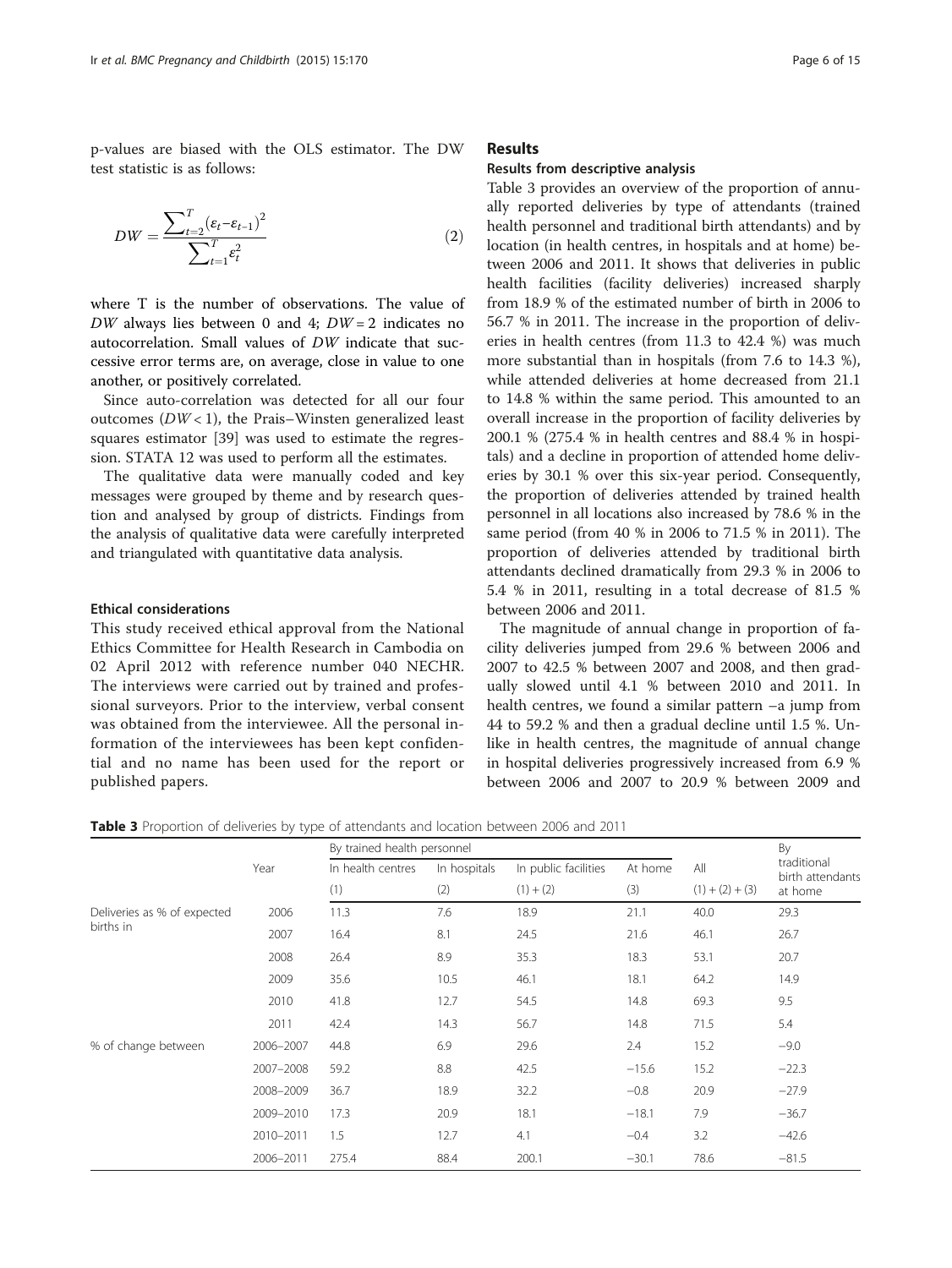2010 and then sharply declined to 12.7 % between 2010 and 2011. The magnitude of annual change in proportion of deliveries at home was variable.

#### Results from segmented linear regressions

All models were run using an OLS estimator. The Durbin-Watson test statistic showed that there was first order auto-correlation (D-W test  $\langle 1 \rangle$ , meaning that the observations were positively correlated from one month to another; this violates the non-autocorrelation of residuals assumption, which leads to biased standard errors with the OLS estimator. In order to address this issue, we then performed the models using the Prais-Winsten generalized least squares estimator [\[39\]](#page-14-0), which corrected the autocorrelation issue (D-W tests are then around 2). Overall, the use of this estimator slightly reduced the level and significance of the coefficients compared to the OLS one. The results described below and summarised in Table 4 all refer to the Prais-Winsten estimates.

Model (1) in column one was performed on the data of 19 health districts which had no other major health financing scheme, such as contracting, health equity funds, vouchers, etc. The coefficient of the constant indicates that at the beginning of the period of observation, in this sub-region of Cambodia, there were on average 611

facility deliveries per month ( $p$ -value <0.01). There was a significant upward trend with an average of 36 more facility deliveries each month ( $p$ -value <0.01). Model (1) also shows that immediately after the intervention, the number of facility deliveries increased suddenly and significantly by 490 deliveries per month (*p*-value <0.01), but there was no significant change in the month-to-month trend  $(p$ -value >0.1). According to this data, the number of facility deliveries in October 2007 (the first month after the start of the intervention) was around 1,897, while it would have been 1,408 without the intervention, suggesting an increase in facility deliveries by 35 % the first month. Similarly, we estimate that the number of facility deliveries 12 months after the intervention was around 27 % higher than it would have been without the intervention. Figure 1a presents the raw data series of the outcome of interest, and the fitted results obtained from Model (1).

Model (2) was performed on the data of the other 58 health districts which had at least one other major health financing scheme. The coefficient of the constant indicates that at the beginning of the period of observation, there were on average 3,710 facility deliveries per month ( $p$ -value <0.01). There was a significant upward trend with an average of 93 more facility deliveries each month ( $p$ -value <0.01). Immediately

| Dependent variable           |                       | Facility deliveries in districts with Facility deliveries in districts with one<br>no other major financing scheme or more other major financing scheme in all districts | Facility deliveries         | All deliveries by trained<br>health personnel in all |  |
|------------------------------|-----------------------|--------------------------------------------------------------------------------------------------------------------------------------------------------------------------|-----------------------------|------------------------------------------------------|--|
|                              |                       |                                                                                                                                                                          |                             | districts                                            |  |
| Number of health districts   | 19                    | 58                                                                                                                                                                       | 77                          | 77                                                   |  |
| Model                        | (1)                   | (2)                                                                                                                                                                      | (3)                         | (4)                                                  |  |
| Constant                     | 610.509***            | 3,710.119***                                                                                                                                                             | 4,315.636***                | 10,366.858***                                        |  |
|                              | $(413.080 - 807.938)$ | $(3, 132.182 - 4, 288.055)$                                                                                                                                              | $(3,515.163-$<br>5,116.110) | $(9,364.438 - 11,369.278)$                           |  |
| Time(month)                  | 36.235***             | 93.407***                                                                                                                                                                | 132.135***                  | 125.913***                                           |  |
|                              | $(20.380 - 52.090)$   | $(47.549 - 139.264)$                                                                                                                                                     | $(70.328 - 193.942)$        | $(53.338 - 198.488)$                                 |  |
| <b>GMIS Intervention</b>     | 489.685***            | 912.637***                                                                                                                                                               | 1,330.918***                | 1,260.934**                                          |  |
|                              | $(219.206 - 760.163)$ | $(306.590 - 1, 518.685)$                                                                                                                                                 | $(488.316 - 2, 173.519)$    | $(181.964 - 2,339.903)$                              |  |
| GMIS postslope               | $-1.307$              | 83.973**                                                                                                                                                                 | 80.773*                     | 54.600                                               |  |
|                              | $(-19.326 - 16.712)$  | $(16.035 - 151.911)$                                                                                                                                                     | $(-5.097 - 166.644)$        | $(-45.848 - 155.049)$                                |  |
| Observations                 | 72                    | 72                                                                                                                                                                       | 72                          | 72                                                   |  |
| R-squared                    | 0.792                 | 0.732                                                                                                                                                                    | 0.740                       | 0.624                                                |  |
| Durbin Watson original       | 0.985                 | 0.688                                                                                                                                                                    | 0.711                       | 0.792                                                |  |
| Durbin Watson<br>transformed | 2.043                 | 1.898                                                                                                                                                                    | 1.909                       | 1.940                                                |  |

Table 4 Impact of results-based financing on location and assistance of deliveries: Results from the segmented linear regression models

all regressions are using a Prais–Winsten estimator that corrects for data auto-correlation; \*\*\*  $p < 0.01$ , \*\*  $p < 0.05$ , \*  $p < 0.1$ ; confidence intervals (CI) in parentheses. Time variable is a sequence starting at 1 for the first month of the dataset (January 2006) to 72 for the last month (Dec 2011), its coefficient provides the secular trend of deliveries. GMIS Intervention and GMIS postslope are the level and trend variables for an intervention starting in October 2007: their coefficients represent respectively the change in level and the change in trend of deliveries after the introduction of GMIS. Other major health financing schemes include contracting and other performance-based financing, health equity funds, vouchers and community-based health insurance. R-Squared gives information about the goodness of fit of the model, the closer to 1, the better the data fit the model. Durbin-Watson (DW) statistic tests the presence of first-order auto-correlation. The presence of first autocorrelation violates the ordinary least squares (OLS) assumption that the error terms are uncorrelated, meaning that the standard-errors and p-values are biased with the OLS estimator. DW 'original' tests the presence of first-order auto-correlation with the OLS estimator, while DW 'transformed' tests it with the Prais-Winsten estimator. A value around 2 indicates no sign of auto-correlation. P-values and CI are based on a standard variance estimator.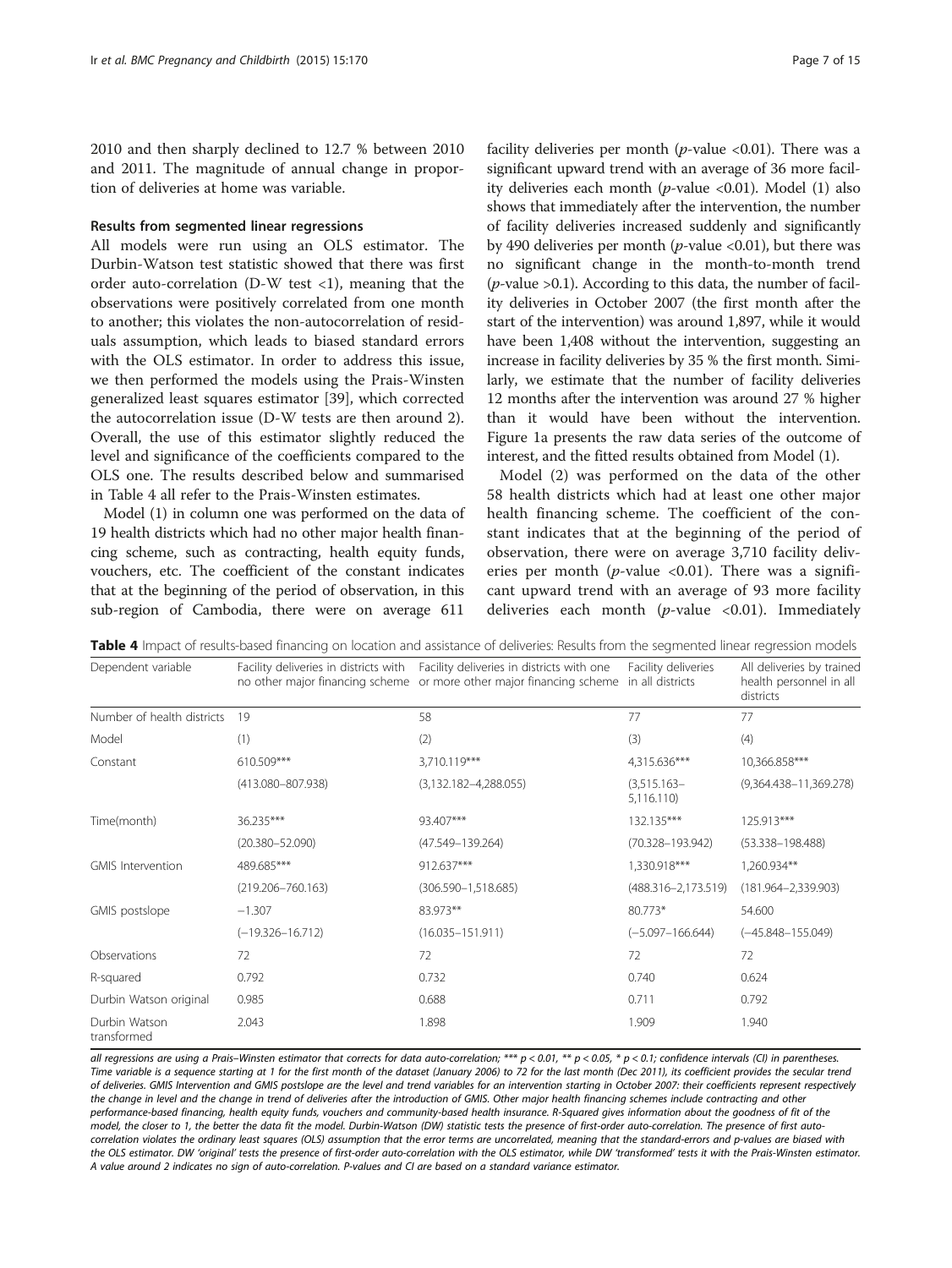after the intervention, the number of facility deliveries increased suddenly and significantly by 913 deliveries per month ( $p$ -value <0.01), followed by an upward trend of 84 deliveries each month ( $p$ -value <0.05). According to this data, the number of facility deliveries in October 2007 (the first month after the start of the intervention) was around 8,713, while it would have been 6,793 without the intervention, suggesting an increase of facility deliveries by 17 % the first month. Similarly, we estimate that the number of facility deliveries 12 months after the intervention was around 28 % higher than it would have been without the intervention. Figure 1b presents the raw data series of the outcome of interest, and the fitted results obtained from Model (2).

Model (3) provides estimates for the two groups of districts put together. Results indicate that at the beginning of the period of observation, there were on average 4,316 facility deliveries per month in Cambodia ( $p$ -value <0.01). There was a significant upward trend with an average of

132 more facility deliveries each month ( $p$ -value <0.01). Immediately after the intervention, the number of facility deliveries increased suddenly and significantly by about 1,331 deliveries per month ( $p$ -value <0.01). According to this data, the number of facility deliveries in October 2007 (the first month after the start of the intervention) was around 8,554, while it would have been 7,223 without the intervention, suggesting an increase of facility deliveries by more than 18.4 %. Similarly, we estimate that the number of facility deliveries 12 months after the intervention was around 15.4 % higher than it would have been without the intervention. Figure 1c presents the raw data series of the outcome of interest, and the fitted results obtained from Model (3).

Model (4) allows us to also consider deliveries attended by trained health personnel at home. Results indicate that at the beginning of the period of observation, there were on average 10,367 deliveries by trained health personnel per month in Cambodia ( $p$ -value <0.01), with a significant upward trend of 126 more deliveries each

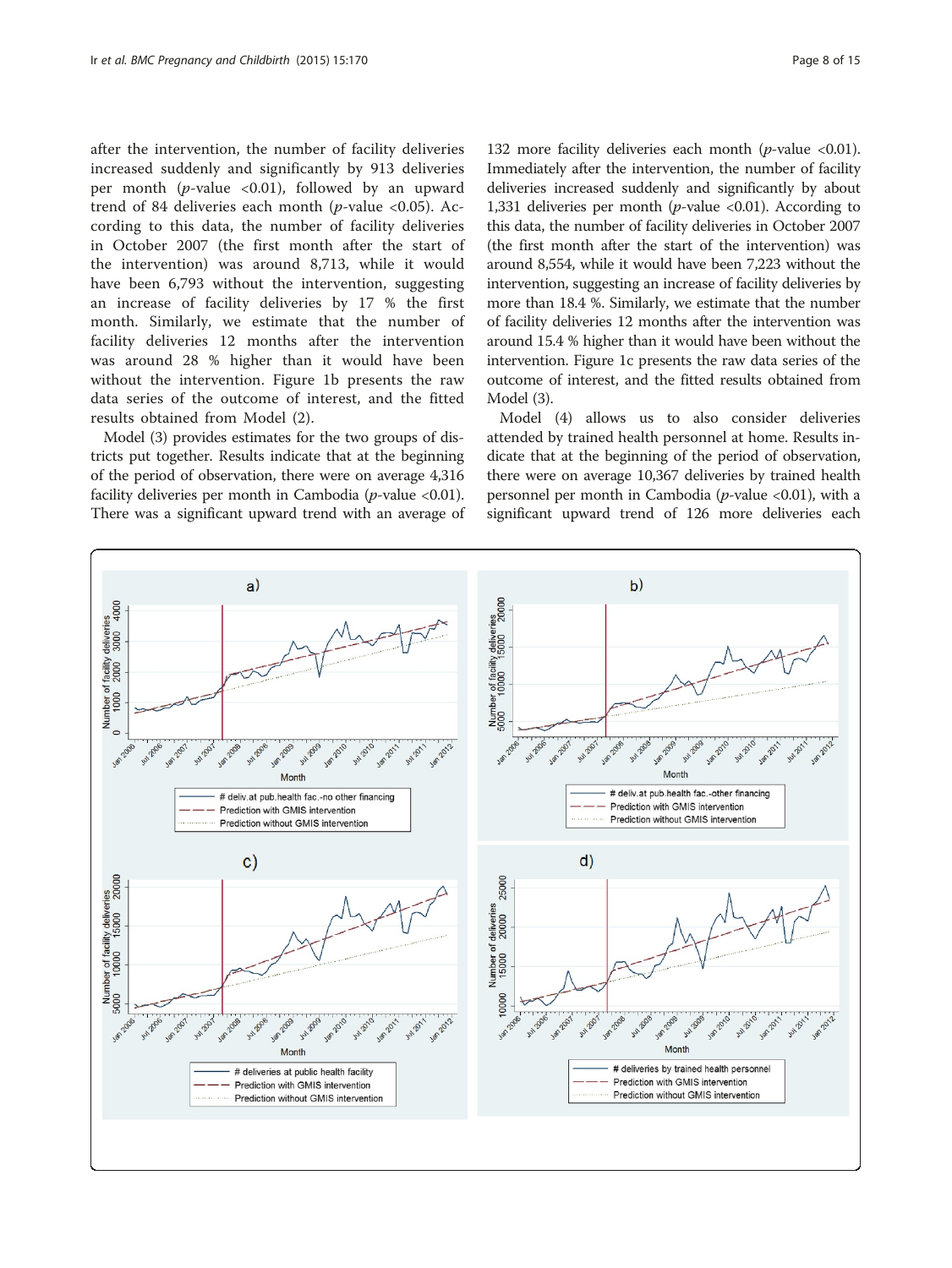month ( $p$ -value <0.01). Immediately after the intervention, the number of deliveries by trained health personnel increased suddenly and significantly by 1,261 deliveries—a jump of 9.6 and 8.7 % at the first and  $12<sup>th</sup>$  month respectively after the introduction of GMIS. Figure 1d presents the raw data series of the outcome of interest, and the fitted results (dash line) obtained from Model (4).

We also ran segmented linear regressions on other outcome variables, including number of referrals of complicated deliveries from health centres to hospitals and results are available on request. Robustness checks were performed in order to check the reliability of these results. The linear relationship assumption between our outcomes and time was checked by adding a timesquared variable: it appeared to be not significant, confirming the linearity hypothesis. A model without trend effect (i.e. without the postslope variable as an explaining variable) ensures that there is a positive shift on the level of facility deliveries at the time GMIS was implemented. Placebo models, the models in which the intervention date was set at fake dates (one year before, two years after), confirm that the changes occurred concomitantly with the GMIS introduction. Models controlling for seasonal effects were also performed.

# Results from qualitative data analysis Results from key informant interviews

The qualitative research corroborates the findings of the quantitative analyses. All the key informants stated that GMIS is a good government health policy and investment. They noted a dramatic increase in facility deliveries after the introduction of GMIS. A key informant, an expert in the field of maternal and child health, stressed that:

"GMIS is a fantastic and very powerful policy. It has dramatically changed the delivery pattern in Cambodia. There has been a remarkable increase in deliveries in public health facilities, mainly in health centres. Giving birth in public health facilities rose from 11 % in 2000 to 60 % in 2010. Now, many health centres have around 20–25 deliveries per month. Before the introduction of GMIS, there was almost no case of delivery in many health centres. I have never seen any other countries with such incredible change. If you look at the data by year, you will see so beautiful increase. There is probably no example like this in the world…"

Their statements are consistent with the theory of change underlying the GMIS policy. Incentives increase the income of midwives and other health personnel, and consequently their motivation and commitment to increase facility deliveries. Thanks to the incentives, midwives have changed their behaviour and practice from promoting home deliveries to promoting deliveries in public health facilities. Health centre midwives reported that they now prefer attending deliveries at the health centre, as attending home deliveries is more time consuming than health centre deliveries and is sometimes risky. Moreover, home deliveries do not necessarily generate more income than what they can earn from health centre deliveries. One midwife said:

"Since I received the incentives (from GMIS), I have stopped attending deliveries at home. When I am asked by the woman or her family to do so, I will ask her or the family to bring her to the health centre. For home deliveries, I often have to go to the woman's home, which is much more time consuming than waiting for the woman at the health centre and sometimes unsecured for me to travel at night time to woman's home. Moreover, at home, I have to bear the risk and liability, whereas at the health centre, it is the collective responsibility. I used to get around USD15- USD20 per home delivery (which is sometimes difficult to get paid), which is comparable with what I earn from attending a delivery at the health centre—about USD10 from the GMIS plus user fees…"

According to key informants in the six health districts, especially the district maternal and child health supervisors and chiefs of the technical bureau, GMIS not only increased facility deliveries and changed midwife behaviour and practices, but also triggered other changes at district and facility level. District and provincial health management teams seized the opportunity of midwives receiving incentives for delivery to reinforce their supervisions over health facilities especially for delivery services in order to prevent eventual falsification of reported cases. During the supervision, the delivery monitoring grid and signature of the commune chief was strictly checked for each reported facility delivery. Some even asked their respective health facilities to make delivery services free of charge (yet, we did not find this practice in the six health districts we investigated).

At health facility level, more attention has been paid to the reorganisation and improvement of delivery services. In a large majority of health centres, especially those with other major health financing schemes, 24 hour and seven-day-a-week services for delivery were put in place. They also organised on-call services outside working hours and at the weekend by posting cellphone numbers of midwives at the health centre or distributing them to women directly or through community health workers. It is now common that health centre midwives share their cellphone numbers with pregnant women during antenatal care and ask the women to call them when labour starts. Many health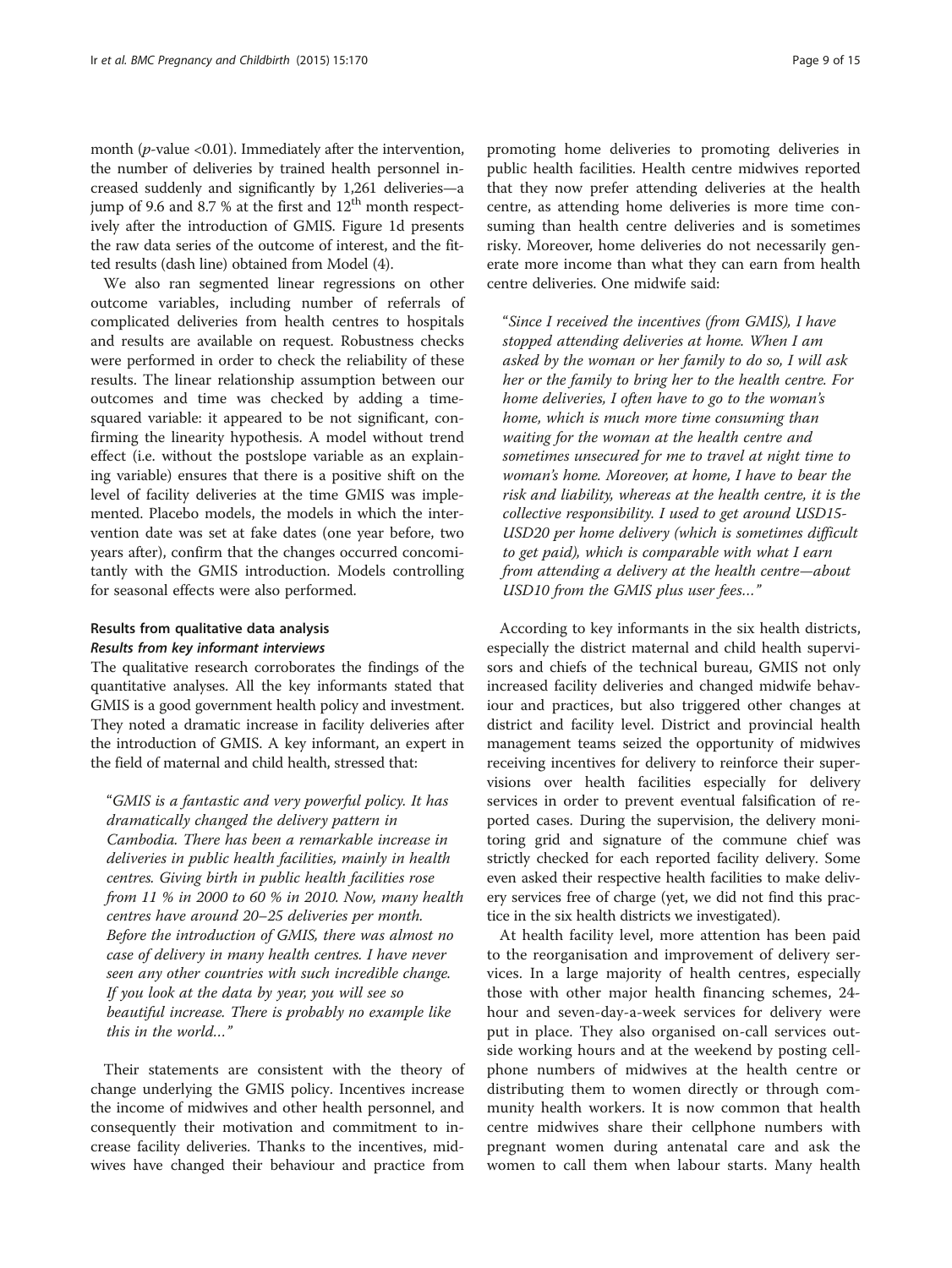centres reported to have hired midwife assistant(s) to ensure the continuity of services. It was also reported that some health centres provided an in-kind incentive such as "Sarong" (Cambodian commonly used skirt) to clients in order to attract more pregnant women to deliver at the health centres.

All health centres reported to have shared part of the income from GMIS (between 30–50 %) with other personnel and provided cash incentives to traditional birth attendants and community health workers for referrals of pregnant women for delivery in their facilities. The amount of incentives often varied from USD1.25 to USD2.50 per referred case. This amount was found similar to what traditional birth attendants would earn from attending a home delivery. It was reported that in one health district, the health authority collaborated with commune councils to forbid traditional birth attendants to attend deliveries at home. For any home delivery attended by traditional birth attendants, if discovered, the responsible traditional birth attendants would get a USD25 fine and the money is put into the account of the commune.

In addition to the increased facility deliveries, almost all health centres also reported an increase in family planning services, antenatal care and postnatal care visits. In some health centres, even general outpatient consultations were also found to have increased considerably after the introduction of GMIS. This was mainly thanks to the increased availability and the commitment of midwives to their work and the overall improvement in the health centre.

Many key informants emphasized that the positive effects, especially the increased facility deliveries, were not entirely attributable to GMIS. Other factors including efforts in improving health infrastructure, equipment and supplies necessary for delivery services, and in training and capacity building of midwives and their deployment, also contributed to the improved health facility performance in general, and to increased facility deliveries. A national expert informed us that nearly one third of the health centres in Cambodia had no trained midwife; this number gradually decreased until the end of 2009 when all the health centres in the country had at least one trained midwife. At the same time, the number of basic and comprehensive emergency obstetric care facilities increased significantly. Moreover, many key informants expressed their view that the expansion of coverage of major health financing schemes such as contracting, health equity funds and vouchers was an important factor contributing to improving staff and facility performance, and hence, increased facility deliveries.

Along with the positive effects, some negative effects and limitations of GMIS were raised by key informants. Some shared anecdotal evidence and their concerns that in some health districts, especially those with no other major health financing schemes, there was no proper supervision and monitoring. In those districts, health facilities might over-report the number of facility deliveries or report home deliveries as facility deliveries. They might also pay commune chiefs to obtain their signatures. Possible delay in referrals of complicated cases from health centres to referral hospitals was also raised by some key informants in Phnom Penh, as the health centre would lose the incentive if they referred the pregnant woman to hospital. But this concern was rejected by almost all key informants at district and health centre level. They argued that the incentives of intentionally delaying referrals of complicated cases are not comparable to the risk of killing the woman, which is inhuman and intolerable. It was reported that in some health districts, some non-governmental organisations provide incentives to health centres for referrals of complicated cases to hospitals and introduced a number of measures for ensuring appropriate and timely referrals, including strengthening the monitoring system and ambulance services. Last but not least, almost all midwives and health centre chiefs interviewed complained about delay and incompleteness in disbursements of the incentives. The delay varies from two months to two quarters, and the cuts of the incentives at district and provincial level, for a number of reasons which could not be explained, were ranging from 10 to 20 % of the total revenues, depending on the context.

### Results from focus group discussions with women

The increased facility deliveries and improved health facility performance were further confirmed by the women who participated in focus group discussions. They reported that almost all pregnant women in their villages, especially those in the districts with other major health financing schemes, are now giving birth at health centres. Some women with complicated pregnancy, those living closer to referral hospitals and those living far from hospitals but are willing and able to pay a higher cost go to hospitals for delivery. Some women declared that there is no more home delivery in their villages. This situation had gradually changed over a number of years and for a number of reasons: (i) public health facilities, mainly health centres in their areas, are in general performing better than they were some years ago; they are better equipped and cleaner; midwives are friendlier and more present, and if not present, can be easily called when needed; (ii) in some villages there are no traditional birth attendants, and if there are, they do not want to attend deliveries anymore, as they have been told not to attend delivery at home, but to refer pregnant women to health centres for which they will receive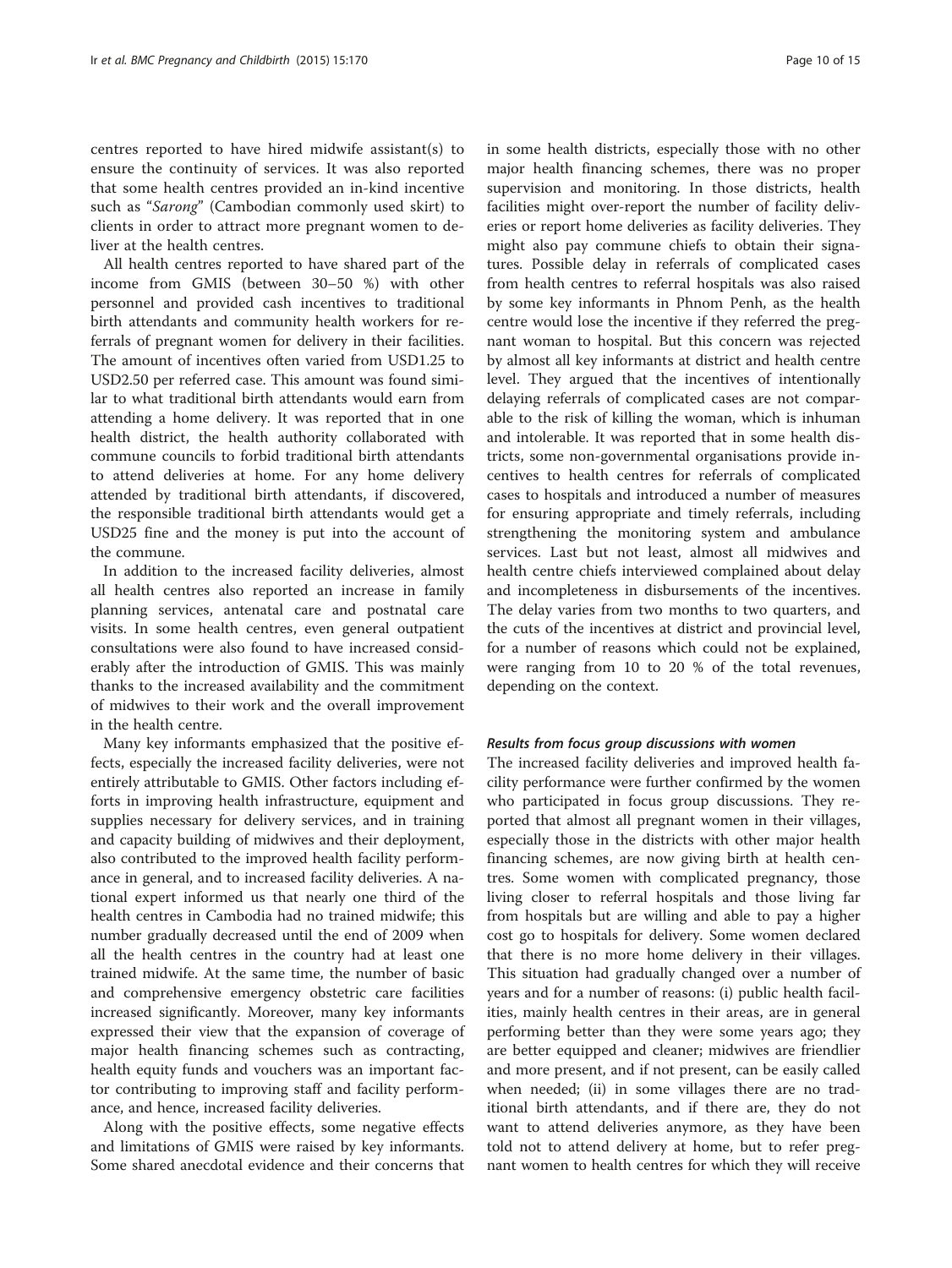fair compensation; and (iii) women are increasingly aware of the benefits of giving birth in health centres and the risks of giving birth at home with traditional birth attendants, as a participant reported:

"Giving birth in health centres has a lot of advantages. We believe that giving birth in a health centre is safer than doing so at home with traditional birth attendants, as midwives are better trained and more skilful than traditional birth attendants. In the health centre, there are more modern equipment and materials for delivery than at home. We can get our baby vaccinated after the delivery at the health centre; and it is easy to get a birth certificate for the baby. In case of difficult delivery, we can get help for referral to the hospital…"

However, it was reported that for a number of reasons a small proportion of women still continue to deliver at home and sometimes with traditional birth attendants. One commonly reported reason was the fact that some pregnant women were not well prepared for delivery, and when it happened, it was too late to go to a health facility, and thus the babies spontaneously came out at home or on the way to the health facility. Other reasons were transportation, financial barriers and intra-household constraints. Women did not report any case of midwives asking for extra payments, but many of them reported to have paid extra as an act of gratitude or gratefulness to midwives for helping them deliver safely, as delivery is considered one of the most important and dangerous events in women's lives, and therefore, traditionally named as Chhlang Tonle (crossing the river).

#### **Discussion**

This study investigated four research questions through a mixed-methods design to primarily evaluate the impact of GMIS, a nationwide government implemented resultsbased financing scheme aiming at boosting facility deliveries in Cambodia.

The first question was whether the GMIS scheme did reach its objective. We had two constraints in carrying out the impact evaluation: (i) the availability of routine data only and (ii) the fact that the nationwide introduction of the scheme deprived us from any robust counterfactual. On the first point, we cannot exclude that one of the unintended effects of GMIS was to incentivise staff to over-report facility deliveries or at least to better report them. However, the similarity between the proportion of reported facility deliveries and deliveries attended by trained health personnel in 2010 in the routine data as indicated in Table [3](#page-5-0) (55 and 69 % respectively) and those found by the population-based CDHS 2010 as shown in Table [1](#page-2-0) (54 and 71 % respectively) seems to

indicate that this problem has been marginal. Moreover, the quality of routine data, especially for maternal and child health indicators, has significantly improved since 2006 [[40, 41](#page-14-0)]. On the second point, we cannot exclude that other concomitant phenomena also contributed to the sharp increase in the number of facility deliveries and deliveries by trained health personnel. Many key informants spontaneously mentioned that the rapid progress in Cambodia with regards to reducing maternal mortality is the outcome of a multifaceted strategy, as found by a recent study [\[42\]](#page-14-0). Still, the coefficients of the regressions are strongly significant. The interrupted time series analyses confirm the pre-existing view—shared by all our informants—that GMIS did significantly help with the overall country strategy to improve health system performance and boost facility deliveries, and consequently, deliveries attended by trained health personnel.

Although the interrupted time series is considered an acceptable method to assess the impact of a policy change with routine longitudinal data, this approach has an obvious limitation. While it can confirm a shift in the outcome variable, at and after the implementation of the intervention, and can even give its magnitude, it does not guarantee that the intervention was the causal determinant of that shift. Concomitant reforms or events might also have had an influence on the assessed outcome variable. Our complementary qualitative insights helped us to interpret the quantitative results and thus minimized limitations of the latter.

As a result of our qualitative analysis, we also have a better view on what happened in the 'black box'. The narrative report by key informants was that incentives increased the income of midwives and other health personnel, and consequently their motivation and commitment to deliveries in public health facilities. Thanks to the incentives, midwives have changed their behaviour and practice from promoting home deliveries to promoting facility deliveries. This positive change after the introduction of GMIS was further evidenced by 124 women who had given birth (once or more) since 2006 and participated in the focus group discussions. They reported that now most pregnant women in their villages go to health centres for deliveries. Key informants also gave us some insights into other factors which may have contributed to the increased facility deliveries: they mentioned improvement of health infrastructure, equipment and supplies necessary for delivery services, efforts in training and capacity building of midwives and their deployment, as evidenced by the considerable decline in number of health centres with no trained midwife from 223 in 2006 to zero by 2009. In addition, the expansion of coverage of major health financing interventions such as contracting, health equity funds and vouchers was also considered an important factor contributing to improving staff and facility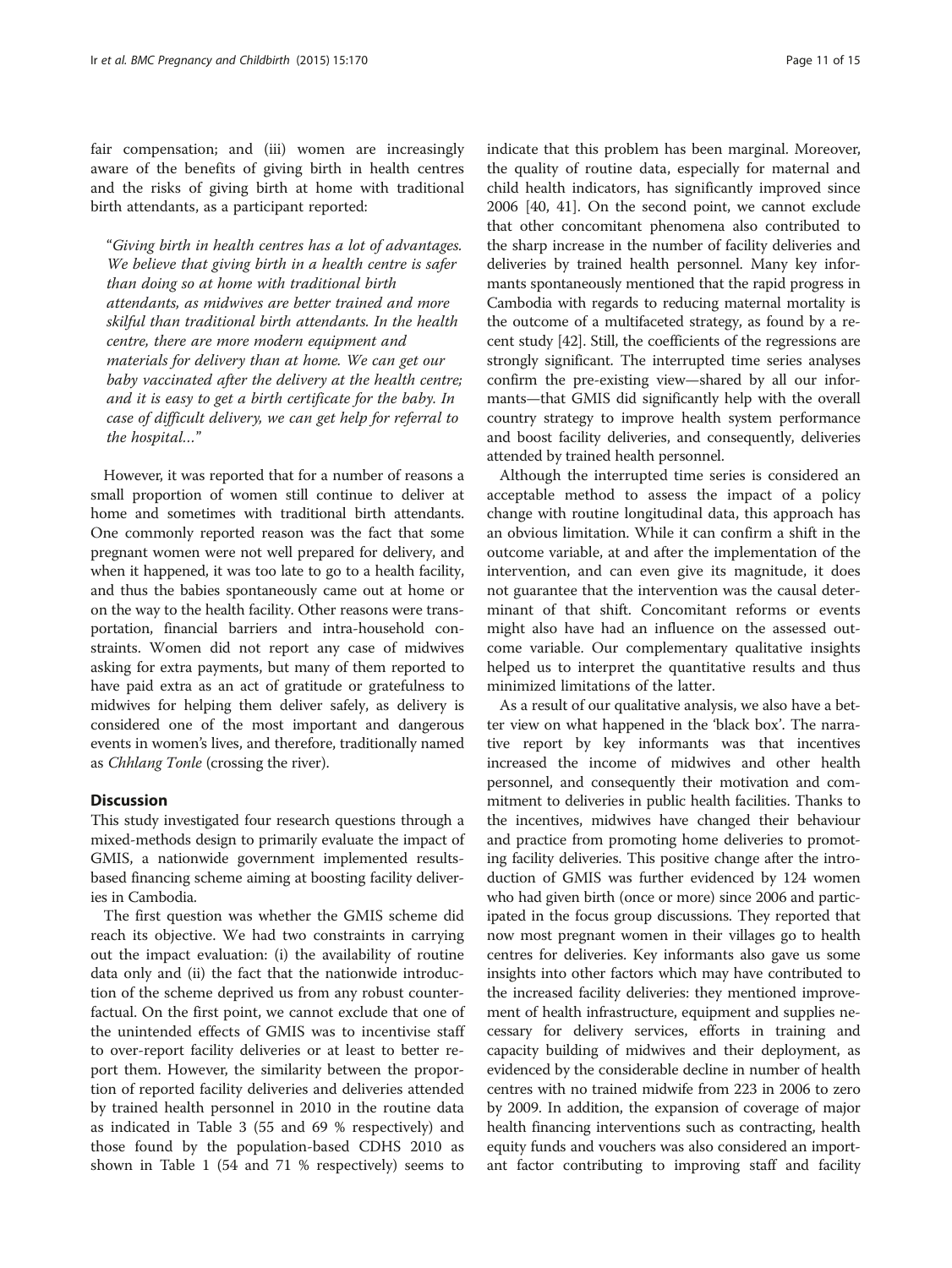performance, as pointed out by Liljestrand and Sambath [[7\]](#page-13-0). A recent study confirmed the impact of reproductive vouchers on facility deliveries in Cambodia [[31](#page-13-0)].

A second question was concerned with the possible spill-over effects of GMIS. Our research, the qualitative work in particular, gives some insights. As demonstrated by the statements of key informants in the six selected health districts, the introduction of GMIS not only increased facility deliveries and deliveries by trained health personnel and influenced midwives' behaviour and practices, but also triggered other changes at district and facility level. These included improved supervisions and monitoring from district and provincial teams over their respective health facilities, mainly on maternal and child health related activities; better organised health services with often 24-hour and seven-day-a-week services (or at least on-call) for delivery; better teamwork among staff who fairly share incentives and related tasks among them; and improved referrals of pregnant women from villages to health centres for delivery by providing education and incentives to traditional birth attendants and community health workers. Thanks to this overall improvement, almost all health centres reported an increase in family planning services, antenatal care and postnatal care visits. In some health centres, even general outpatient consultations were also found to have increased considerably after the introduction of GMIS. According to the results from segmented linear regressions, the introduction of GMIS appears to also have a positive effect on referrals of complicated deliveries from health centres to hospitals. Although many key informants considered key interventions and strategies highlighted in the 'Fast Track Initiative' as key factors contributing to improved staff and facility performance and increased deliveries in public health facilities; some saw these as being an indirect result of the introduction of GMIS. Many of these interventions and strategies, including the Fast Track Initiative itself, were developed or intensified after the introduction of GMIS to make this policy sufficiently successful to achieve MDG 5.

The third question related to the possibility that the effectiveness of GMIS varies across district health systems. The comparison between Models (1) and (2) indicates that GMIS had a stronger short term effect in districts with no other major financing scheme. As time goes by, however, this advantage seems to vanish, as districts with another major financing scheme have a steeper slope. This was further explained by results from key informant interviews. Changes in health service organisation (e.g. 24-h services) which is key to increased facility deliveries, tends to happen more in health districts with contracting whereas stronger monitoring and supervision were seen in districts with a third party purchaser for other contracting, health equity funds,

vouchers and community-based health insurance than in those without such arrangements. According to women participating in the focus group discussions, in health districts with long-lasting and multiple external support, including those with other major health financing schemes, there are almost no women giving birth at home with traditional birth attendants. This was not the case in health districts without such interventions, especially for disadvantaged health centres (remote and poor leadership). This stronger effect of GMIS in health districts with other major health financing schemes strongly suggests their complementarity and synergy.

Our last question was related to the possible shortcomings or undesirable side-effects of the GMIS. According to the literature, an output-based or performance-based incentive scheme like GMIS can also have negative or undesirable effects, including distortions, gaming or fraud. Financial incentives may be stolen or misused or cause recipients to undermine or ignore unrewarded tasks. Some providers may only show changes in reporting (improving or falsifying figures) without necessarily changing practices. Furthermore, this approach can increase dependency on financial incentives, dilute professionals' intrinsic motivation, lead to demoralization due to feelings of injustice, and can increase the administrative burden and costs due to bureaucratisation [[10](#page-13-0), [17,](#page-13-0) [43](#page-14-0)].

Some key informants in Phnom Penh shared anecdotal evidence and their concerns that in some health districts, especially in the districts with no third party purchaser, there was no proper supervision and monitoring. In these districts, health facilities might over-report the number of facility deliveries or report home deliveries as facility deliveries. They might also pay commune chiefs to obtain their signatures. However, our study did not find any evidence on this. As discussed above, the consistency of the routine data over the study period and its comparability with the CDHS 2010 data suggests that the over-reporting of delivery cases by health facilities, if any, is negligible.

Possible delay in referrals of complicated cases from health centres to referral hospitals was also raised by some key informants in Phnom Penh, as health centre midwives would not receive the incentive if they referred the woman to hospital. But this concern was rejected by almost all key informants at health district and health centre level. Only one maternal and child health supervisor said she observed a tendency to keep difficult cases at one health centre in her district, but after explanation and discussion with midwives there, things have now changed. Moreover, our regressions show a positive upward trend of monthly number of referrals of complicated deliveries after the introduction of GMIS. Positive results have been observed from the pilot experience in many health districts in Banteay Meanchey and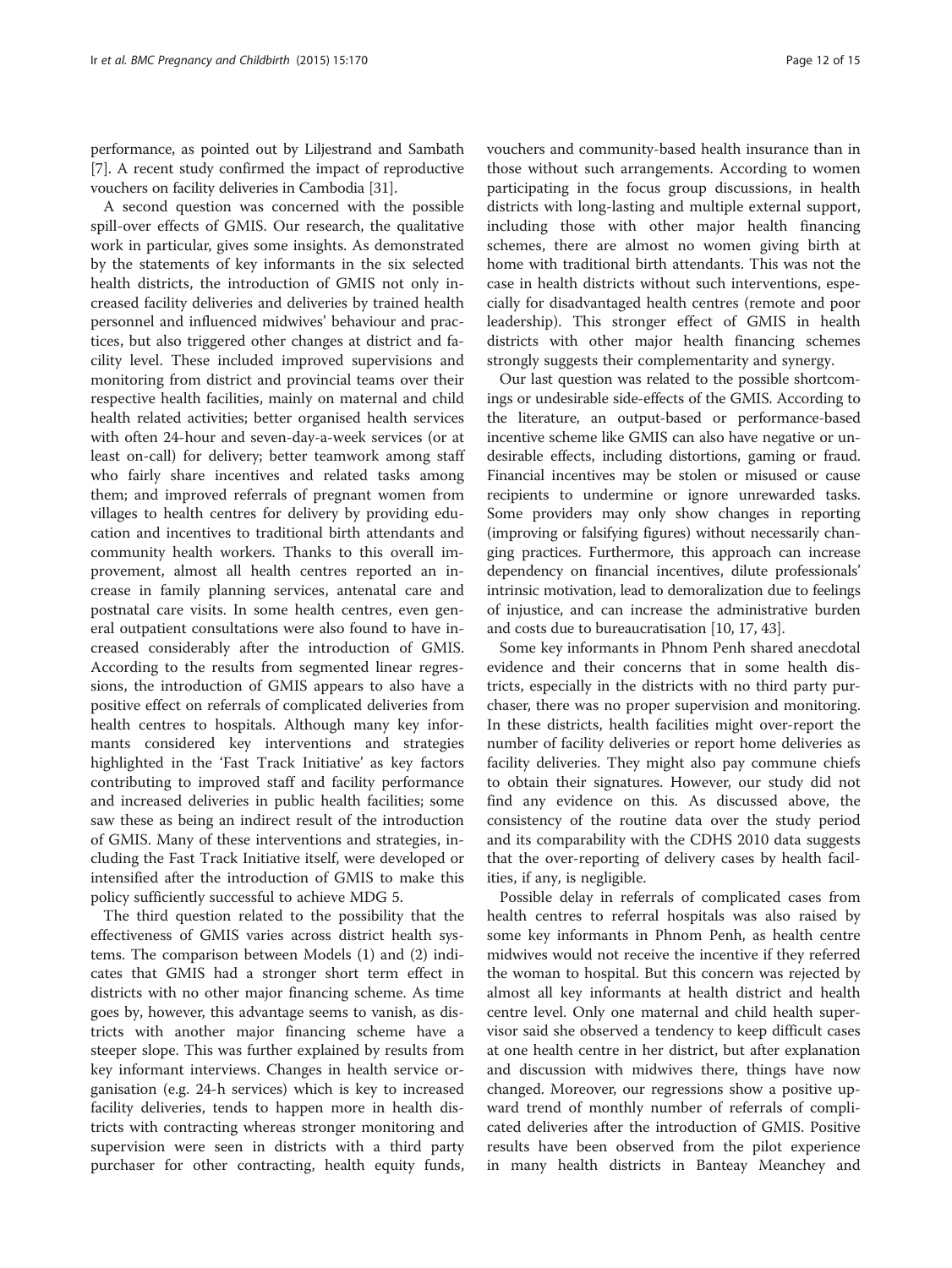Battanabang provinces where the introduction of incentives together with improved monitoring and an ambulance for referrals have led to an increase in appropriate and timely referrals of complicated deliveries to hospitals. These results have led some key informants from NGOs to strongly suggest that the government should consider paying incentives for such referrals if GMIS is to be continued. However, one can argue that such incentives alone will not address the problem of delay in referrals, if any, without other accompanying measures such as improved monitoring and ambulances. In the absence of effective monitoring, such incentives can also lead to over-referrals because it is theoretically easier for a midwife to refer a pregnant woman to a referral hospital and get the incentive rather than keeping the woman to deliver at the health centre. Nevertheless, technically it could be good to introduce the incentives and other necessary measures for ensuring appropriate referrals of complicated deliveries from health centres to referral hospitals if the government is willing and able to do so. The is because the reported referrals as percentage of total reported facility deliveries in Cambodia (the highest rate was about 7 % in 2011), remains low as compared to a general estimate that around 15 % of all pregnant women might develop a potentially lifethreatening complication [[44](#page-14-0)]. However, such an incentive system should be closely monitored to prevent unnecessary referrals.

Another common concern is that excessive increase in institutional deliveries can lead to an increase in unnecessary C-sections. We did not investigate this issue as it is beyond the scope of this study. However, the current C-section rate in Cambodia, despite an increasing trend, remains at around 4 % of the total number of reported institutional deliveries.

Some key informants even said that providing incentives to midwives for facility deliveries could undermine their attention to other services, especially family planning. To increase the number of deliveries, it is better to have fewer women using modern contraceptive methods. However, as discussed above, interviews with key informants at health district and health centre level rather found the opposite.

Last but not least, almost all midwives and health centre chiefs interviewed complained that late and incomplete disbursement of the incentives was common. The delay varied from two months to two quarters, and cuts at district and provincial levels ranged from 10 to 20 % of the total revenues, depending on the context. If GMIS is to be continued, further improvement in incentive disbursement is needed.

We believe that our findings, with their strengths and limitations, are quite consistent with the current state of knowledge on RBF in low-income countries. The most

remarkable fact is that our study confirms that RBF seems to work very well with respect to institutional deliveries, a finding already observed in several African countries such as Rwanda [[45\]](#page-14-0) and Burundi [[46\]](#page-14-0). This could indicate that in many low-income countries, the low institutionalisation of deliveries is not only the result of demand-side barriers (e.g. user fees, distance, limited education of women…), but also stemming from supply side barriers.

#### Conclusions

Despite some weaknesses in the methods, our findings strongly suggest that GMIS is an effective mechanism to complement other interventions to improve health system performance and boost deliveries by trained health personnel in public health facilities, especially at health centres, thereby contributing to the reduction of maternal mortality. In addition to the findings on the positive impact of GMIS, this study also highlighted a number of strengths and limitations of this scheme, including the context and other factors that make it function effectively. These factors provide useful lessons for Cambodia to further improve GMIS and for other developing countries to implement similar output-based financing mechanisms.

The introduction of GMIS in late 2007 together with other efforts to remove supply and demand barriers to professional maternal health services, has led to considerable improvements in public health facilities and a steep increase in institutional and assisted deliveries. GMIS is no doubt a key factor contributing to this achievement, but the real extent of its contribution cannot be assessed. A part from the GMIS, other interventions such as the rapid expansion of midwife coverage to all health centres; improvement of continuum of care for mothers, newborns and children; improvement of referral system; development of delivery waiting rooms at health centres in rural areas; and the expansion of contracting, health equity funds and vouchers are also contributing to this major change.

Besides the positive effects, GMIS has several operational issues and limitations that need to be addressed. Improving the financial incentive disbursement and monitoring system is crucial for the effectiveness of this output-based financing scheme. Careful implementation of such a scheme, as part of a broader package of health care reforms aimed at improving access to skilled birth attendants and emergency obstetric care, as indicated in the Ministry of Health's Fast Track Initiative, could help address the limitations of GMIS. It could also improve its effectiveness in complementing other interventions to reach the ultimate goal of reducing maternal mortality and thus achieving MDG 5. As emphasized by key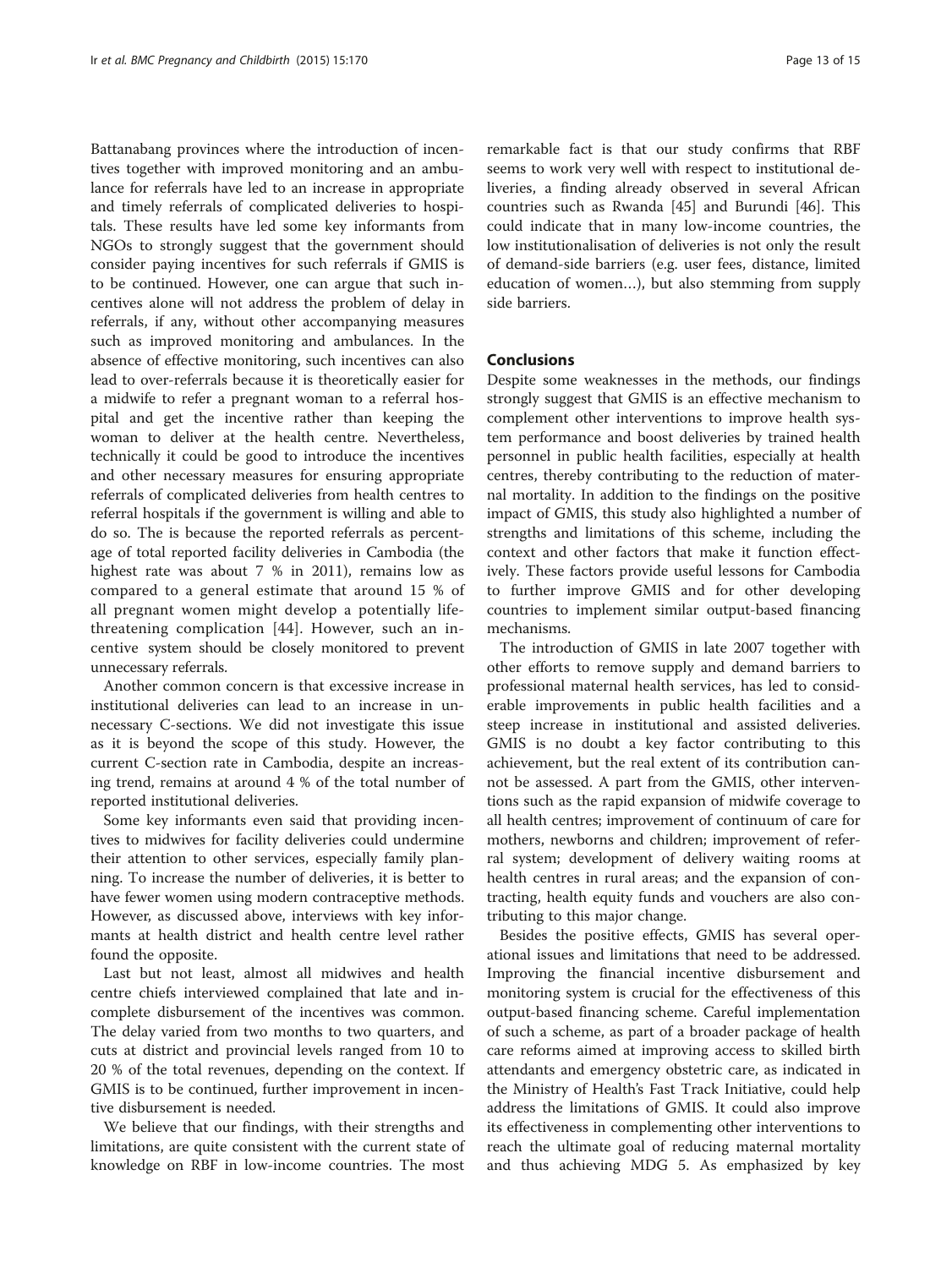<span id="page-13-0"></span>informants, GMIS reflects the strong commitment of the Royal Government of Cambodia to MDG 5 and such commitment should be continued and maintained. The comprehensiveness of the safe motherhood strategy of Cambodia could also be a source of inspiration for other low-income countries.

#### Competing interests

The authors declare that they have no competing interests.

#### Authors' contributions

PI designed, collected, processed and analysed the data and wrote the draft and final version of the manuscript. CK ran the regressions and contributed to the draft and final version of the manuscript. KC contributed to the design, data collection and the draft of the manuscript. DH and WVD contributed to the design and final version of the manuscript. BM provided content expertise throughout the design and implementation of the study and contributed to the final version of the manuscript. All authors read and approved the final manuscript.

#### Acknowledgements

We would like to express our sincere thanks to H.E. Prof. Eng Huot, Secretary of State for Health and Chairman of the Steering Committee for the "Provision of Basic Health Services in the provinces of Siem Reap, Oddar Meanchey and Kampong Cham" project (PBHS-SROM/KC), Dr. Lo Veasna Kiry, Director of the Health Information and Planning Department and Grant Authorizing Officer of PBHS-SROM/KC for their valuable advice and support for this study.

We would also like to thank Maryam Bigdeli for her contribution to the very early draft of this paper. We are grateful to all key informants and women participating in the focus group discussions for taking time to meet and share useful information with us.

This study was made possible by funding from the Belgian Technical Cooperation and the Institute of Tropical Medicine in Antwerp. Two coauthors (CK and BM) benefited from the support of the HEFPA (Health Equity and Financial Protection in Asia) project funded by the Seventh Framework Programme of the European Commission.

#### Author details

<sup>1</sup>National Institute of Public Health, Ministry of Health, PO BOX 1300, Phnom Penh, Cambodia. <sup>2</sup>Department of Public Health, Institute of Tropical Medicine, Antwerp, Nationalestraat 155, B-2000 Antwerp, Belgium. <sup>3</sup>Health Sector Support Programme, Belgian Technical Cooperation, Phnom Penh, Cambodia.

#### Received: 17 December 2014 Accepted: 13 July 2015 Published online: 15 August 2015

#### References

- 1. Prata N, Sreenivas A, Greig F, Walsh J, Potts M. Setting priorities for safe motherhood interventions in resource-scarce settings. Health Policy. 2010;94:1–13.
- 2. Campbell OM, Graham WJ. Strategies for reducing maternal mortality: getting on with what works. Lancet. 2006;368:1284–99.
- 3. Donnay F. Maternal survival in developing countries: what has been done, what can be achieved in the next decade. Int J Gynaecol Obstet. 2000;70:89–97.
- 4. Trends in Maternal Mortality: 1990 to 2010. WHO, UNICEF, UNFPA and the World Bank estimates. Geneva: World Health Organization; 2012.
- 5. Cambodia Demographic and Health Survey 2005. Phnom Penh, Cambodia: National Institute of Statistics, Ministry of Planning; Directorate General for Health, Ministry of Health; and ICF Macro; 2006.
- 6. Cambodia Demographic and Health Survey 2010. Phnom Penh, Cambodia: National Institute of Statistics, Ministry of Planning; Directorate General for Health, Ministry of Health; and ICF Macro; 2011.
- Liljestrand J, Sambath MR. Socio-economic improvements and health system strengthening of maternity care are contributing to maternal mortality reduction in Cambodia. Reprod Health Matters. 2012;20:62–72.
- Ir P, Horemans D, Souk N, Van Damme W. Using targeted vouchers and health equity funds to improve access to skilled birth attendants for poor women: a case study in three rural health districts in Cambodia. BMC Pregnancy Childbirth. 2010;10:1.
- Musgrove P. Financial and Other Rewards for Good Governance or Results: A Guided Tour of Concepts and Terms and a Short Glossary. World Bank: Washington: 2011.
- 10. Gorter AC, Ir P, Meessen B. Evidence Review: Results-Based Financing of Maternal and Newborn Health Care in Low- and Lower-Middle-Income Countries. Bonn, Germany: Programme to Foster Innovation, Learning and Evidence in Health Programmes of the German Development Cooperation (PROFILE); 2013.
- 11. Results-Based Budgeting: Achieving Effective and Efficient Public Service. Online Media Briefing: The World Bank; 2010.
- 12. Powell-Jackson T, Morrison J, Tiwari S, Neupane BD, Costello AM. The experiences of districts in implementing a national incentive programme to promote safe delivery in Nepal. BMC Health Serv Res. 2009;9:97.
- 13. Powell-Jackson T, Neupane BD, Tiwari S, Tumbahangphe K, Manandhar D, Costello AM. The impact of Nepal's national incentive programme to promote safe delivery in the district of Makwanpur. Adv Health Econ Health Serv Res. 2009;21:221–49.
- 14. Lim SS, Dandona L, Hoisington JA, James SL, Hogan MC, Gakidou E. India's Janani Suraksha Yojana, a conditional cash transfer programme to increase births in health facilities: an impact evaluation. Lancet. 2010;375:2009–23.
- 15. Fretheim A, Witter S, Lindahl AK, Olsen IT. Performance-based financing in low- and middle-income countries: still more questions than answers. Bull World Health Organ. 2012;90:559–559A.
- 16. Meessen B, Soucat A, Sekabaraga C. Performance-based financing: just a donor fad or a catalyst towards comprehensive health-care reform? Bull World Health Organ. 2011;89:153–6.
- 17. Witter S, Fretheim A, Kessy FL, Lindahl AK. Paying for performance to improve the delivery of health interventions in low- and middle-income countries. Cochrane Database Syst Rev. 2012;2, CD007899.
- 18. World B. Poverty profile and trends in Cambodia in 2007. Findings from the Cambodia Socio-Economic Survey (CSES). Bangkok: World Bank, East Asia and the Pacific; 2009.
- 19. Annual Health Financing Report 2013. Phnom Penh: Bureau of Health Economics and Financing, Department of Planning and Health Information, Ministry of Health; 2014.
- 20. Meessen B, Bigdeli M, Chheng K, Decoster K, Ir P, Men C, et al. Composition of pluralistic health systems: how much can we learn from household surveys? An exploration in Cambodia. Health Policy Plan. 2011;26 Suppl 1:i30–44.
- 21. Khim K, Annear PL. Strengthening district health service management and delivery through internal contracting: Lessons from pilot projects in Cambodia. Soc Sci Med. 2013;96:241–9.
- 22. Loevinsohn B, Harding A. Buying results? Contracting for health service delivery in developing countries 1. Lancet. 2005;366:676–81.
- 23. Soeters R, Griffiths F. Improving government health services through contract management: a case from Cambodia. Health Policy Plan. 2003;18:74–83.
- 24. Annear P. A comprehensive review of the literature on health equity funds in Cambodia 2001–2010 and annotated bibliography. Melbourne: Health Policy and Health Finance Knowledge Hub, Nossal Institute for Global Health; 2010.
- 25. Bigdeli M, Annear PL. Barriers to access and the purchasing function of health equity funds: lessons from Cambodia. Bull World Health Organ. 2009;87:560–4.
- 26. Hardeman W, Van Damme W, Van Pelt M, Por I, Kimvan H, Meessen B. Access to health care for all? User fees plus a Health Equity Fund in Sotnikum, Cambodia. Health Policy Plan. 2004;19:22–32.
- 27. Ir P, Bigdeli M, Meessen B, Van Damme W. Translating knowledge into policy and action to promote health equity: The Health Equity Fund policy process in Cambodia 2000–2008. Health Policy. 2010;96:200–9.
- 28. Jacobs B, Price N. Improving access for the poorest to public sector health services: insights from Kirivong Operational Health District in Cambodia. Health Policy Plan. 2006;21:27–39.
- 29. Noirhomme M, Meessen B, Griffiths F, Ir P, Jacobs B, Thor R, et al. Improving access to hospital care for the poor: comparative analysis of four health equity funds in Cambodia. Health Policy Plan. 2007;22:246–62.
- 30. Flores G, Ir P, Men CR, O'Donnell O, van Doorslaer E. Financial protection of patients through compensation of providers: the impact of Health Equity Funds in Cambodia. J Health Econ. 2013;32:1180–93.
- 31. Van de Poel E, Flores G, Ir P, O'Donnell O, Van Doorslaer E. Can vouchers deliver? An evaluation of subsidies for maternal health care in Cambodia. Bull World Health Organ. 2014;92:331–9.